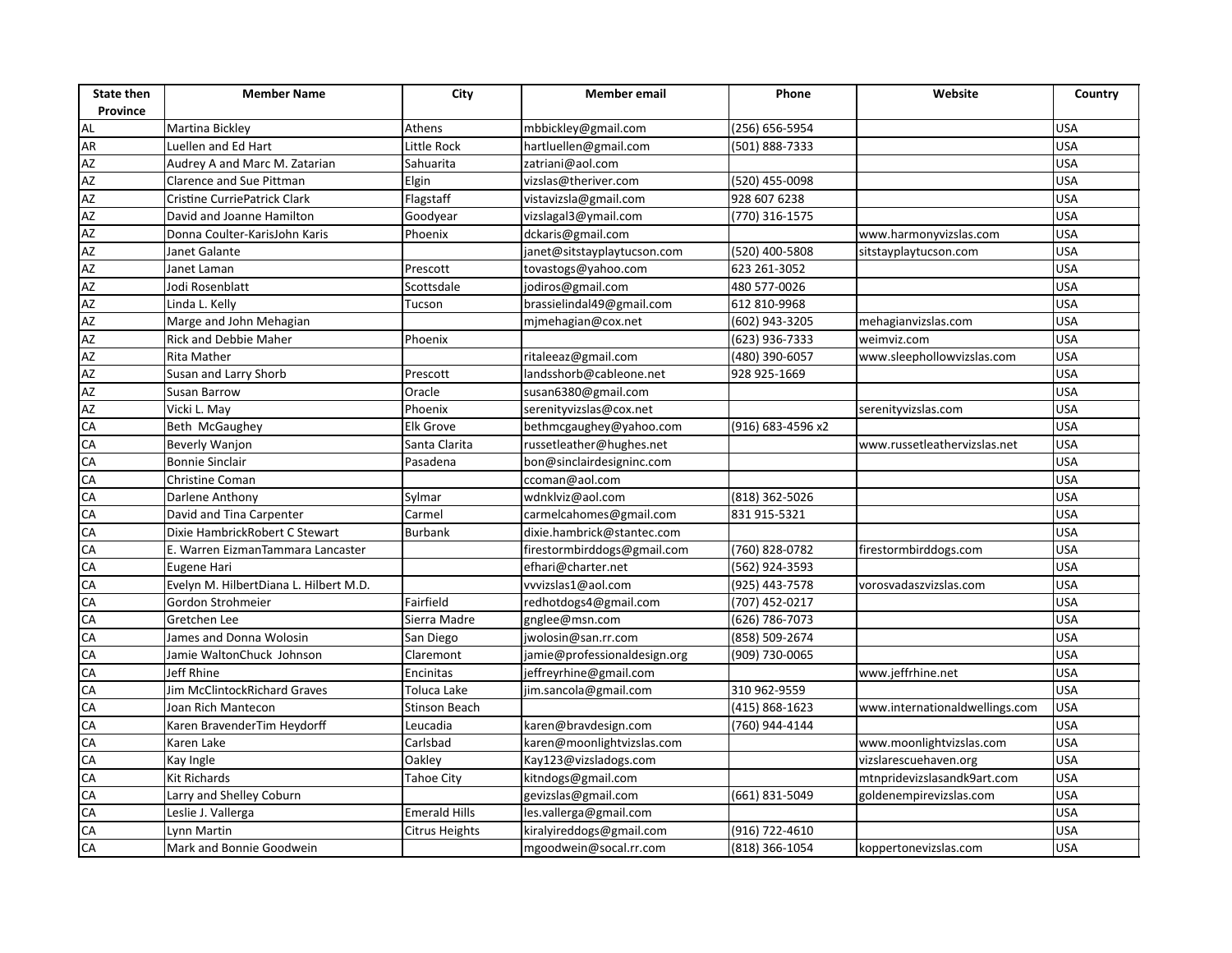| <b>State then</b><br>Province | <b>Member Name</b>               | City                    | <b>Member</b> email           | Phone          | Website                  | Country    |
|-------------------------------|----------------------------------|-------------------------|-------------------------------|----------------|--------------------------|------------|
|                               | Mary Grant                       | Rancho Santa Fe         | marygrant23@gmail.com         | (858) 414-3024 |                          | <b>USA</b> |
| CA<br>CA                      | Michael and Kathryn Parks        | Bakersfield             | ParksArk@aol.com              | (661) 366-2744 |                          | <b>USA</b> |
| CA                            | Nancy Guarascio                  | Oakley                  | nguarasc@comcast.net          |                | jenspennyvizslas.com     | <b>USA</b> |
| CA                            | Nancy J. Jones                   | <b>Redwood City</b>     | grvizslas@gmail.com           |                |                          | <b>USA</b> |
|                               | Robert H Goldman MD              | Rancho Palos Verdes     | rgbiker@cox.net               |                |                          | <b>USA</b> |
| CA<br>CA                      | Robert M. StuderNancy E. Colwell | Sebastopol              | drycreekvizslas@pacbell.net   |                | www.drycreekvizslas.com  | <b>USA</b> |
| CA                            | Sarah Carlson                    | <b>Fair Oaks</b>        | sarah.e.carlson@gmail.com     |                | www.rosabellavizslas.com | <b>USA</b> |
| CA                            | Sebastian DuranNancy Caballero   | Corona                  | sebs62@yahoo.com              |                |                          | <b>USA</b> |
| CA                            | Shane J. Pinkard                 | Sanger                  | sjpink@yahoo.com              | (559) 360-6606 |                          | <b>USA</b> |
| CA                            | Sheila and Steven O'Neil         | Ventura                 | mckeown1@pacbell.net          |                |                          | <b>USA</b> |
| CA                            | Stacie Ryan                      | <b>Woodland Hills</b>   | speedyryan@roadrunner.com     | (818) 309-5001 |                          | <b>USA</b> |
| CA                            | Stefanie Meinhardt               | Napa                    | napaproperty123@yahoo.com     |                | www.VintageVizslas.com   | <b>USA</b> |
| CA                            | <b>Steve and Michelle Artis</b>  | Concord                 | QLhunter@sbcglobal.net        | (925) 692-2160 |                          | <b>USA</b> |
| CA                            | <b>Susan Mulley</b>              | Pasadena                | sjmulley@gmail.com            |                |                          | <b>USA</b> |
| $\frac{CA}{CA}$               | Susan Sibley                     | San Jose                | vizslaus@aol.com              |                | vizslaus.com             | <b>USA</b> |
|                               | Susanne Glasgow                  | Jamul                   | mcgintyrch@cox.net            | (619) 669-0943 |                          | <b>USA</b> |
| CA                            | Theresa PrikazskyDane Mrazek     | <b>Redwood City</b>     | tprikazsky@gmail.com          | (408) 829-2888 |                          | <b>USA</b> |
| CA                            | Victor and Gailute Brickus       |                         | eveningstarkennels@gmail.com  | (951) 763-0433 | eveningstarkennels.com   | <b>USA</b> |
| CA                            | Zorina Bennett                   | Temecula                |                               | (951) 693-0895 |                          | <b>USA</b> |
| $\overline{c}$                | Aaron and Leah Davis             | Parker                  | atdavis7439@gmail.com         |                |                          | <b>USA</b> |
| 8                             | Allison Goodspeed                | <b>Colorado Springs</b> | gspeed517@mac.com             |                |                          | <b>USA</b> |
| $\overline{c}$                | Erica and Spencer Sparrow        | Morrison                | eksparrow@gmail.com           | (713) 816-0844 |                          | <b>USA</b> |
| $\overline{c}$                | Fred and Cindy Gregory           | <b>Brighton</b>         | f.gregory@me.com              | (720) 470-0542 |                          | <b>USA</b> |
| $\overline{c}$                | Gail P. Wallace                  | Denver                  | gailpwallace4@gmail.com       | (303) 903-5750 |                          | <b>USA</b> |
| $\overline{\text{c}}$         | Heather and Charlie Jackson      | Loveland                | blboaba@yahoo.com             | (303) 250-0460 |                          | <b>USA</b> |
| $\rm{CO}$                     | Jacqueline and Pat Koprowski     | Longmont                | jacquelinekoprowski@gmail.com | (303) 324-3609 |                          | <b>USA</b> |
| $\overline{c}$                | Joan and Kenneth Hunter          | Littleton               | joanchunter@msn.com           | (303) 978-0869 |                          | <b>USA</b> |
| $\overline{c}$                | Judy and Edward Hetkowski        | Boulder                 | Judy@bouldervizslas.com       |                | bouldervizslas.com       | <b>USA</b> |
| $\overline{c}$                | Julie Bender                     | Loveland                | julie@juliebender.com         |                |                          | <b>USA</b> |
| $\overline{c}$                | Kathleen Kregel                  | <b>Ft Collins</b>       |                               | (970) 221-5883 |                          | <b>USA</b> |
| CO                            | Lindsay Tita and Austin Adams    | Arvada                  | ltita100785@gmail.com         | 720 532-5420   |                          | <b>USA</b> |
| $\overline{c}$                | Neeta and Rod Cope               | Broomfield              | nkcope@gmail.com              |                |                          | <b>USA</b> |
| $\overline{c}$                | Roy L and Mary L (Marty) Sanford |                         | randmsanford@q.com            | (303) 683-6357 | www.finnrokvizslas.com   | <b>USA</b> |
| CO                            | Sean VanKooten                   | Peyton                  | seanvk@cvkelectric.com        | 719 306-3906   |                          | <b>USA</b> |
| $\overline{c}$                | Tad WaldenRandy Yaroch           |                         | waldent@earthlink.net         | (720) 273-0494 | waldenvizslas.com        | <b>USA</b> |
| S<br>O                        | Walter J. and Jane L. Ruehle     | Aurora                  |                               | (303) 690-5020 |                          | <b>USA</b> |
| $\overline{\mathsf{C}}$       | Carol B. and Bruce R. Phelps     |                         | szizlin3@aol.com              | (860) 295-9609 | szizlin.com              | <b>USA</b> |
| <b>CT</b>                     | David Margolin                   | <b>Brookfield</b>       | davidgmar@aol.com             | (203) 775-8366 |                          | <b>USA</b> |
| <b>CT</b>                     | Ida KavafianSteven Tenenbom      | <b>New Fairfield</b>    | vizslas@aol.com               | (914) 325-3148 |                          | <b>USA</b> |
| CI                            | John and Linda Morris            | <b>Bristol</b>          | reddogsmorris@comcast.net     | (860) 585-8505 |                          | <b>USA</b> |
| CT<br>CT                      | John and Susan Smayda            | Southington             |                               | (860) 621-7803 |                          | <b>USA</b> |
|                               | Loretta GleasonLaurie Andrews    | Glastonbury             | lgleason92@me.com             | 860 657-8775   |                          | <b>USA</b> |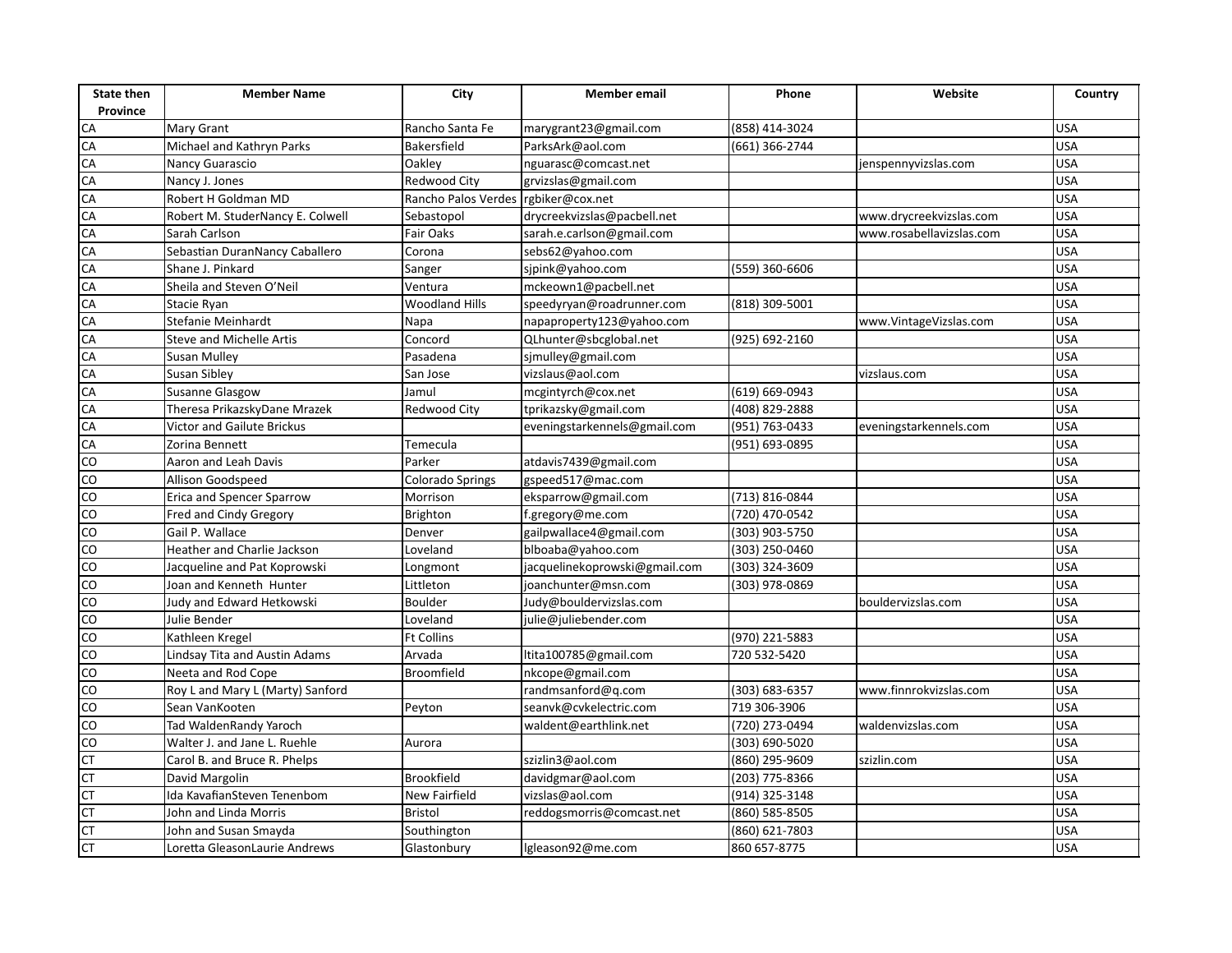| <b>State then</b><br>Province | <b>Member Name</b>                    | City                 | <b>Member</b> email               | Phone          | Website                     | Country    |
|-------------------------------|---------------------------------------|----------------------|-----------------------------------|----------------|-----------------------------|------------|
| せけ                            | Marisa Fowler                         | Wallingford          | deependvizslas@gmail.com          |                | Deependvs.shutterfly.com    | <b>USA</b> |
|                               | Marissa and Sandra D'Andrea           | West Suffield        | dandreariss@yahoo.com             |                |                             | <b>USA</b> |
|                               | Ruth Sinclair-Stephens                | Plainfield           | ruths53@aol.com                   | (860) 564-7778 |                             | <b>USA</b> |
| E<br>CL                       | Sandra R. Jacobus                     | Canton               | srjac@att.net                     | (860) 693-2158 |                             | <b>USA</b> |
| CT                            | <b>Susan and Dennis Potocik</b>       |                      | cinnabarviz@comcast.net           | (860) 742-0676 | cinnabarvizslas.com         | <b>USA</b> |
| <b>DE</b>                     | Debra and Paul Evalds                 | Lewes                | debraevalds@yahoo.com             |                | www.newhopevizslarescue.com | <b>USA</b> |
| DE                            | Kathy Coulbourn                       | <b>New Castle</b>    | kathycoulbourn@gmail.com          | (302) 325-9125 |                             | <b>USA</b> |
|                               | William C Wallace, JrAnn King-Wallace |                      | askmegsp@aol.com                  | (302) 697-2437 | olderidgegspviz.com         | <b>USA</b> |
| de<br>Fl                      | Adrienne and Alan Freyer              | <b>Crystal River</b> | kburgvizslas@gmail.com            |                | kyllburgk9s.com             | <b>USA</b> |
| FL                            | Alice DeLuca                          | Palm City            | alicedeluca1945@gmail.com         |                |                             | <b>USA</b> |
|                               | Allyn and Leonard Harper              | Jupiter              | sadielady@harpersonlp.com         | (402) 301-4323 |                             | <b>USA</b> |
| 모 모                           | Amanda Mitts                          | Reddick              | amandaj.mitts@yahoo.com           |                | WhataViewVizslas.com        | <b>USA</b> |
|                               | Ann and Brittany Stout                | Cooper City          | anypaws@gate.net                  | (954) 434-8277 |                             | <b>USA</b> |
| FL                            | Colleen Conley                        | Lakeland             | colleenjconley@gmail.com          |                |                             | <b>USA</b> |
| 日 四 四 四                       | Constance W WardMelinda D Robinson    | Bell                 |                                   | (561) 704-3042 |                             | <b>USA</b> |
|                               | Daniel Neger                          | West Palm Beach      | dneg5@aol.com                     | (561) 795-2128 |                             | <b>USA</b> |
|                               | Eliza Ander                           | <b>St Augustine</b>  | elizaander@comcast.net            |                |                             | <b>USA</b> |
|                               | <b>Gwen Tomlinson</b>                 |                      | vizionvizslas@verizon.net         | (813) 657-2514 | vizionvizslas.net           | <b>USA</b> |
| FL                            | Henry GrantRichard Bennington         |                      | earlysunset148@gmail.com          | (646) 522-0751 | riverviewvizslas.com        | <b>USA</b> |
| FL                            | Jane and Tony Schachle                |                      | mucknmow@gmail.com                | 850 791-1430   |                             | <b>USA</b> |
|                               | Janet FowlerMike Taylor               | Dunnellon            | vizslajan@yahoo.com               | (352) 563-5920 |                             | <b>USA</b> |
| 교교교교                          | Jean MatmorPatricia Carney            |                      | jmatmor@windstream.net            | (386) 462-2315 |                             | <b>USA</b> |
|                               | Judy Heiser                           | Fort Lauderdale      |                                   | 954 789-6901   |                             | <b>USA</b> |
|                               | Karen MillerMaggie Cullen             |                      | playswithdogs@mac.com             |                | townandcountrycanine.com    | <b>USA</b> |
| FL.                           | Kathy Murphy                          | Orlando              | halfpass11farm@gmail.com          | 407 491-9941   |                             | <b>USA</b> |
| FL<br>FL                      | Kim C. Himmelfarb                     | <b>Bradenton</b>     | pek0g8teVizs@gmail.com            | (860) 830-2708 |                             | <b>USA</b> |
|                               | Mara Fizdale                          |                      |                                   | (561) 436-0857 |                             | <b>USA</b> |
|                               | Marilyn "Lynnie" Brown                | Orlando              | browml19@yahoo.com                | 321 804-4210   |                             | <b>USA</b> |
| 보도                            | Mark and Pam Spurgeon                 |                      | csvizslas@yahoo.com               | (815) 547-9027 | crimsonskyvizslas.com       | <b>USA</b> |
| FL                            | Michelle Sciandra                     | <b>Key West</b>      | mmsciandra@me.com                 | 305 434-2476   |                             | <b>USA</b> |
| 민도                            | Pam Stuart                            |                      | pstuart411@gmail.com              |                |                             | <b>USA</b> |
|                               | Patrice and Larry Shramko             | <b>Boynton Beach</b> | psh1700@aol.com                   | (561) 704-4186 |                             | <b>USA</b> |
| FL                            | Patricia HartGeoff Hart               | Alachua              | pjhartdesign@gmail.com            |                | antaresvizslas.com          | <b>USA</b> |
| FL                            | Raymond and Trudy Hoagland            | St. Augustine        | rayhoagland@att.net               | (904) 907-1266 |                             | <b>USA</b> |
| FL                            | Sal and Virginia Dickinson            | Fort Myers           | sal.dickinson@edisoniavizslas.com | (239) 770-5555 | www.edisoniavizslas.com     | <b>USA</b> |
| FL                            | Stephanie DaughertyCarol Johnson      | Howey in the Hills   | sunruled@earthlink.net            | (352) 409-0847 |                             | <b>USA</b> |
| FL                            | Vicki and Charles McArthur            | Tallahassee          | vmcarthur@fsu.edu                 | (850) 566-2258 |                             | <b>USA</b> |
| FL                            | Lisa Toth Brosey                      | Ft Myers             | lisa@brosey.net                   | (239) 362-3141 |                             | <b>USA</b> |
| GA                            | Ben and Barbara Zahn                  |                      | barben1@bellsouth.net             | (770) 992-0869 | barbenvizslas.com           | <b>USA</b> |
| GA                            | Darcy Duval Hodges                    | Griffin              | darcysduval@gmail.com             | (404) 538-7929 |                             | <b>USA</b> |
| GA<br>GA                      | Karen Buerki                          | Decatur              | kbbuerki@gmail.com                | (404) 292-3056 |                             | <b>USA</b> |
|                               | Kathryn K Hansen                      | Alpharetta           | kkhansen30004@yahoo.com           |                |                             | <b>USA</b> |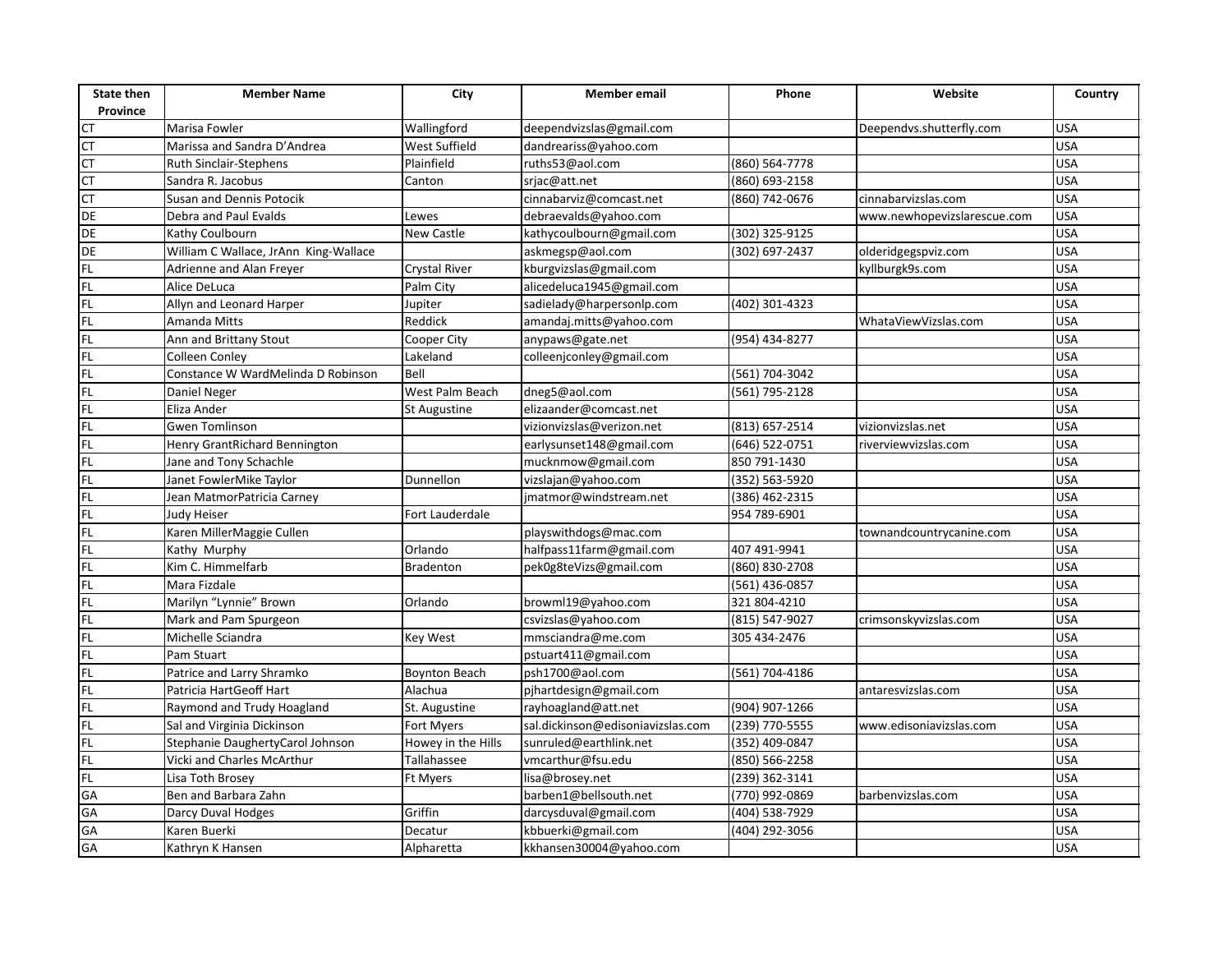| Province<br>GA<br>423 902-6615<br>Peggy and Scott Hunnewell<br><b>Rising Fawn</b><br>peggyhunnewell@gmail.com<br>GA<br>Peter and Carol Ujvari<br>pajkosvizslas@bellsouth.net<br>(850) 776-1367<br>pajkosvizslas.com | <b>USA</b><br><b>USA</b><br><b>USA</b> |
|---------------------------------------------------------------------------------------------------------------------------------------------------------------------------------------------------------------------|----------------------------------------|
|                                                                                                                                                                                                                     |                                        |
|                                                                                                                                                                                                                     |                                        |
| GA                                                                                                                                                                                                                  |                                        |
| Richard and Melina Black<br>sassafrasvizslas@gmail.com<br>www.sassafrasvizslas.com<br>Cumming<br>GA<br>706 216-6261                                                                                                 | <b>USA</b>                             |
| Dawsonville<br>lesnroy@mvmersea.com<br>Roy and Leslie Kupkowski                                                                                                                                                     |                                        |
| GA<br>St. Simons Island<br>redoaks1@bellsouth.net<br>(912) 638-4337<br>Sandra Thomas                                                                                                                                | <b>USA</b>                             |
| GA<br>423 838-5501<br>Sawyer Hunnewell<br>sahunnewell@gmail.com<br><b>Rising Fawn</b>                                                                                                                               | <b>USA</b>                             |
| GA<br>Tania Seifert Campbell<br>taniacampbell@att.net<br>(404) 388-0223<br>Powder Springs                                                                                                                           | <b>USA</b>                             |
| HI<br>relwoodk9s@yahoo.com<br>Laurella G. P. Pang<br>Honolulu<br>(808) 383-6397                                                                                                                                     | <b>USA</b>                             |
| IA<br>Bruce and Andrea Bryant<br>Muscatine<br>brandiwinesportdogs@gmail.com<br>brandiwinesportdogs.com                                                                                                              | <b>USA</b>                             |
| IA<br>Jason Friday<br>fridajas@exede.net<br>Mason City                                                                                                                                                              | <b>USA</b>                             |
| $\overline{IA}$<br>Laura Miller<br>lamiller2409@yahoo.com<br>(402) 469-1946                                                                                                                                         | <b>USA</b>                             |
| IA<br>vizslaluv@mchsi.com<br>Lori Martindale<br>Des Moines                                                                                                                                                          | <b>USA</b>                             |
| IA<br>(515) 480-1773<br>Michael and Kim Heller<br>iowavizslaguy@gmail.com<br>vezetovizslas.com                                                                                                                      | <b>USA</b>                             |
| IA<br><b>Nick Preston</b><br>prairieridgevizslas.com                                                                                                                                                                | <b>USA</b>                             |
| IA<br>(319) 560-8189<br>Ronald and Rhonda J Grimm<br>rhonda@midwestdream.com<br>midwestdream.com                                                                                                                    | <b>USA</b>                             |
| $\overline{IA}$<br>Central City<br>(319) 854-6694<br>Ross and Judy Cummings<br>judynross@yahoo.com                                                                                                                  | <b>USA</b>                             |
| ID<br>Jay and Janet Bernhardt<br>Kellog<br>bitrootvz@suddenlink.net<br>(208) 755-7581                                                                                                                               | <b>USA</b>                             |
| ID<br>barlazyyvizslas.com<br>Pocatello<br>kdyrn58@gmail.com<br>Kara Yost                                                                                                                                            | <b>USA</b>                             |
| ID<br>Karen Culver<br>Boise<br>chspinnerdude@yahoo.com                                                                                                                                                              | <b>USA</b>                             |
| IL.<br>Cathy J Gallagher<br>siennapointe@dls.net<br>(847) 337-4714<br>siennapointevizslas.com                                                                                                                       | <b>USA</b>                             |
| IL<br>Charles K ChadwellNancy D Browne<br>Springfield<br>cnchadwell@gmail.com<br>917) 514-9390                                                                                                                      | <b>USA</b>                             |
| IL<br>George C and Mary A Haines<br>McHenry<br>haines3705@sbcglobal.net<br>(815) 482-6733                                                                                                                           | <b>USA</b>                             |
| IL<br>Greg and Sharon Wegler<br>(815) 298-4023<br>gypsy2gpw@yahoo.com<br>weglervizslas.com                                                                                                                          | <b>USA</b>                             |
| IL<br>James and Carol Gingrich<br>jameslgingrich@aeroinc.net<br>www.burroakvizslas.net<br>Winnebago                                                                                                                 | <b>USA</b>                             |
| IL<br>lbusch@aeroinc.net<br>(815) 335-7673<br>James V. and Linda J. Busch<br>buschvizslas.com                                                                                                                       | <b>USA</b>                             |
| IL<br>(847) 561-8146<br>Janet Svoboda<br>Ingleside<br>hilldalevizslas@sbcglobal.net                                                                                                                                 | <b>USA</b>                             |
| IL<br>mplooby@gmail.com<br>John A Looby IVMegan P Looby<br>Lake Forest                                                                                                                                              | <b>USA</b>                             |
| IL<br>Julie Sjullie-Drmolka<br>Marseilles<br>appanage1@yahoo.com                                                                                                                                                    | <b>USA</b>                             |
| IL<br>(630) 532-3648<br>Kathy and Jeff Engelsman<br>Glen Ellyn<br>www.jnekvizslas.com                                                                                                                               | <b>USA</b>                             |
| IL.<br>Lorraine and Joseph Scimeca<br>loriscimeca@hotmail.com                                                                                                                                                       | <b>USA</b>                             |
| IL<br>Martha B. Power<br>McLean<br>power@speednet.com<br>(217) 871-1889                                                                                                                                             | <b>USA</b>                             |
| IL<br>Michelle Princer<br>dariettespice@aol.com<br>(815) 243-9180<br>Pecatonica                                                                                                                                     | <b>USA</b>                             |
| IL<br>Robyn and Jim Doescher<br>rldoescher@gmail.com                                                                                                                                                                | <b>USA</b>                             |
| ΙL<br>St. Charles<br>(317) 412-0347<br>Samantha DummAaron Szczesny<br>samantha.dumm@att.net                                                                                                                         | <b>USA</b>                             |
| IL<br>Susan and David Gervais<br>(847) 840-9610<br>Crystal Lake<br>gervais6516@comcast.net                                                                                                                          | <b>USA</b>                             |
| IN<br>Griffith<br>Barbara and Bob Rypstra<br>brypstra@me.com                                                                                                                                                        | <b>USA</b>                             |
| IN<br>Carrie and Michael Syczylo<br>durite@iendeavor.com<br>(765) 528-2719<br>duritevizslas.com                                                                                                                     | <b>USA</b>                             |
| IN<br>Damon DanielsAndrea Stott<br>damdardan@yahoo.com<br>Carmel                                                                                                                                                    | <b>USA</b>                             |
| IN<br>(812) 577-7286<br>Diana Boggs<br>ssmudsville@yahoo.com<br>thevizslaksentinel.com                                                                                                                              | <b>USA</b>                             |
| IN<br>Janet P. Wallace<br>wallacej@indiana.edu<br>www.totemvizslas.com<br>Bloomington                                                                                                                               | <b>USA</b>                             |
| IN<br>(513) 638-3131<br>Karen Fischesser<br>tyjesse@etczone.com<br>windsweptacresvizsla.com                                                                                                                         | <b>USA</b>                             |
| IN<br>Marilyn Fitzthum<br>Clinton<br>ladavizsla@aol.com<br>(440) 220-0596                                                                                                                                           | <b>USA</b>                             |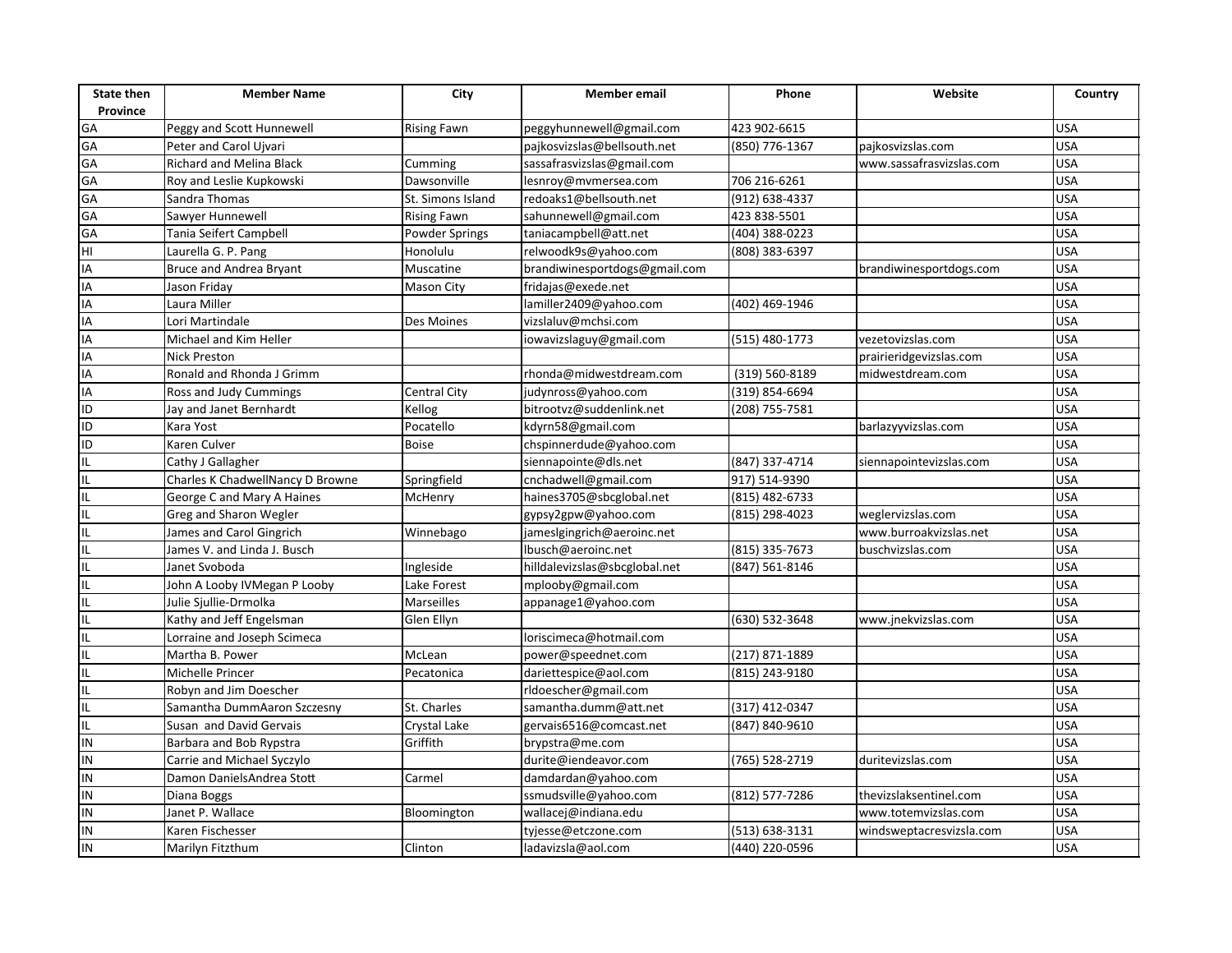| <b>State then</b><br>Province | <b>Member Name</b>                   | City                    | <b>Member</b> email          | Phone          | Website                    | Country    |
|-------------------------------|--------------------------------------|-------------------------|------------------------------|----------------|----------------------------|------------|
|                               | Joanne and Chet Beckley              | Colby                   | j.beckley@hotmail.com        | (785) 462-3789 |                            | <b>USA</b> |
| KS<br>KS<br>KS                | Laurie and Skip Wonnell              |                         | laurie@remekvizslas.net      | (913) 796-6968 | www.remekvizslas.net       | <b>USA</b> |
|                               | Amy and Joe W Ball                   | <b>Brooksville</b>      | amyball@4K9club.com          |                | www.4K9Club.com            | <b>USA</b> |
| <b>KY</b>                     | Cathy Crecelius                      | Paducah                 | ccrecelius@wpsdlocal6.com    |                |                            | <b>USA</b> |
| ΚY                            | Christina Freitag                    | Louisville              | cmfleica@aol.com             | (502) 639-6219 |                            | <b>USA</b> |
| KY                            | Donna Patterson                      | Louisville              | adonai413@yahoo.com          | (502) 303-7667 |                            | <b>USA</b> |
| KY                            | Holly L. Hatfield                    |                         | holly@redrivervizslas.com    | (502) 727-5408 | redrivervizslas.com        | <b>USA</b> |
| ΚY                            | Janice M. Cox                        | Nicholasville           | jmcox@prodigy.net            |                | heartsongvizslas.com       | <b>USA</b> |
| KY                            | Lisa and Brad Conrad                 | Prospect                | lisa.conrad@twc.com          | 502 797-1159   |                            | <b>USA</b> |
| KY                            | Marcia Folley                        | Nicholasville           | marcia.folley@twc.com        | (859) 223-8900 |                            | <b>USA</b> |
| <b>KY</b>                     | Mark and Missy Davidson              | Winchester              | 3reddogs@bellsouth.net       |                |                            | <b>USA</b> |
| ΚY                            | Paul Gryce                           |                         | paul@islandtimefarms.com     | (502) 310-9572 | islandtimefarms.com        | <b>USA</b> |
| KY                            | Ron and Brenda Laughlin              | Crestwood               | laughlinrb@twc.com           |                |                            | <b>USA</b> |
| KY                            | Sarah Barr                           | Louisville              | sarah@derbyvizslas.com       |                | derbyvizslas.com           | <b>USA</b> |
| KY                            | Sharon Schroader                     | Louisville              | sharons@iglou.com            | (502) 905-8512 |                            | <b>USA</b> |
| KY                            | Stephanie Russo, DVM                 | Paris                   | homerunvizslas@gmail.com     | (859) 362-0125 |                            | <b>USA</b> |
| LA                            | Carole and Phil Stout                |                         | carole@winddancevizslas.com  | (225) 445-0244 | www.winddancevizslas.com   | <b>USA</b> |
| LA                            | Julie Williams                       |                         | jwilliams 75801@hotmail.com  |                |                            | <b>USA</b> |
| LA                            | Maria BraudEdward Ned Haight         |                         |                              | (985) 446-5504 |                            | <b>USA</b> |
| LA                            | Michelle and Brian T Kirby           | <b>West Monroe</b>      |                              | (318) 369-1637 |                            | <b>USA</b> |
| LA                            | Tommie Skrintney                     | Covington               | tskrintney@gmail.com         | (985) 892-6859 |                            | <b>USA</b> |
| MA                            | <b>Andrew Campbell</b>               | Northfield              | arj.campbell@gmail.com       | (646) 468-2948 |                            | <b>USA</b> |
| MA                            | Debra Steele                         | Needham                 | sondelavizslas@yahoo.com     |                | sondelavizslas.com         | <b>USA</b> |
| MA                            | Katherin Stookey                     | <b>Great Barrington</b> | john@Stookey.com             | (413) 528-4549 |                            | <b>USA</b> |
| MA                            | Lenore Giacalone                     |                         | lgiacalone@comcast.net       |                |                            | <b>USA</b> |
| MA                            | Patty Dahlinghaus                    | Malden                  | pdahlinghaus@gmail.com       |                | www.coppercreekvizslas.com | <b>USA</b> |
| <b>MA</b>                     | Richard W. and Debra Loomis          | Hampden                 | windyhollow@charter.net      | (413) 566-5733 |                            | <b>USA</b> |
| <b>MA</b>                     | Ritu MihirDaniel Zilka               | <b>Brimfield</b>        | ritumihir@mosum.com          |                | shikarivizslas.com         | <b>USA</b> |
| MA                            | Tessa Fiamengo                       |                         | tessafiamengo@hotmail.com    |                |                            | <b>USA</b> |
| <b>MD</b>                     | Barbara Ankers Hannum                | <b>Upper Marlboro</b>   |                              | (301) 350-8626 |                            | <b>USA</b> |
| <b>ND</b>                     | <b>Barry Golob</b>                   | Potomac                 | bgolob@cozen.com             | (301) 346-3678 |                            | <b>USA</b> |
| <b>MD</b>                     | Elizabeth ShermanJoseph Mitchell     | Hollywood               | verity.vizsla@verizon.net    | (301) 373-8206 |                            | <b>USA</b> |
| <b>MD</b>                     | Howard and Margie Shultz             | <b>Beallsville</b>      | hlshultz@gmail.com           | (301) 972-8976 |                            | <b>USA</b> |
| <b>MD</b>                     | Iva FisherYovonne Baggott-Jones      |                         | cameovizslas@gmail.com       | (443) 974-8150 | cameovizslas.com           | <b>USA</b> |
| MD                            | Jeanne Elizabeth and Louis A Jurgens | Gambrills               | jejurgens5@gmail.com         | (202) 505-0429 |                            | <b>USA</b> |
| <b>MD</b>                     | Linda Furey                          | E. New Market           |                              | (410) 901-2001 |                            | <b>USA</b> |
| <b>MD</b>                     | Nancy Leonard                        | Chester                 |                              | (410) 643-3914 |                            | <b>USA</b> |
| <b>MD</b>                     | Patricia Ware                        | Stevenville             | svmusicki@gmail.com          |                |                            | <b>USA</b> |
| <b>OM</b>                     | Rachel Romano Kelly                  |                         | RachelGeordie@yahoo.com      | (360) 649-3447 | willorunn.com              | <b>USA</b> |
| <b>ME</b>                     | <b>Betsy NewmanAshley Dupont</b>     | Newport                 | betsybelindanewman@yahoo.com |                | backtobasicsobedience.com  | <b>USA</b> |
| <b>ME</b>                     | Debra Jean and Alan S Becker         |                         | vizschip@aol.com             | (954) 336-1090 |                            | <b>USA</b> |
| $\overline{\mathsf{M}}$       | Diane J. BlackwoodWesley Elsberry    |                         | diane.blackwood@gmail.com    | (619) 890-9578 | baywing.net                | <b>USA</b> |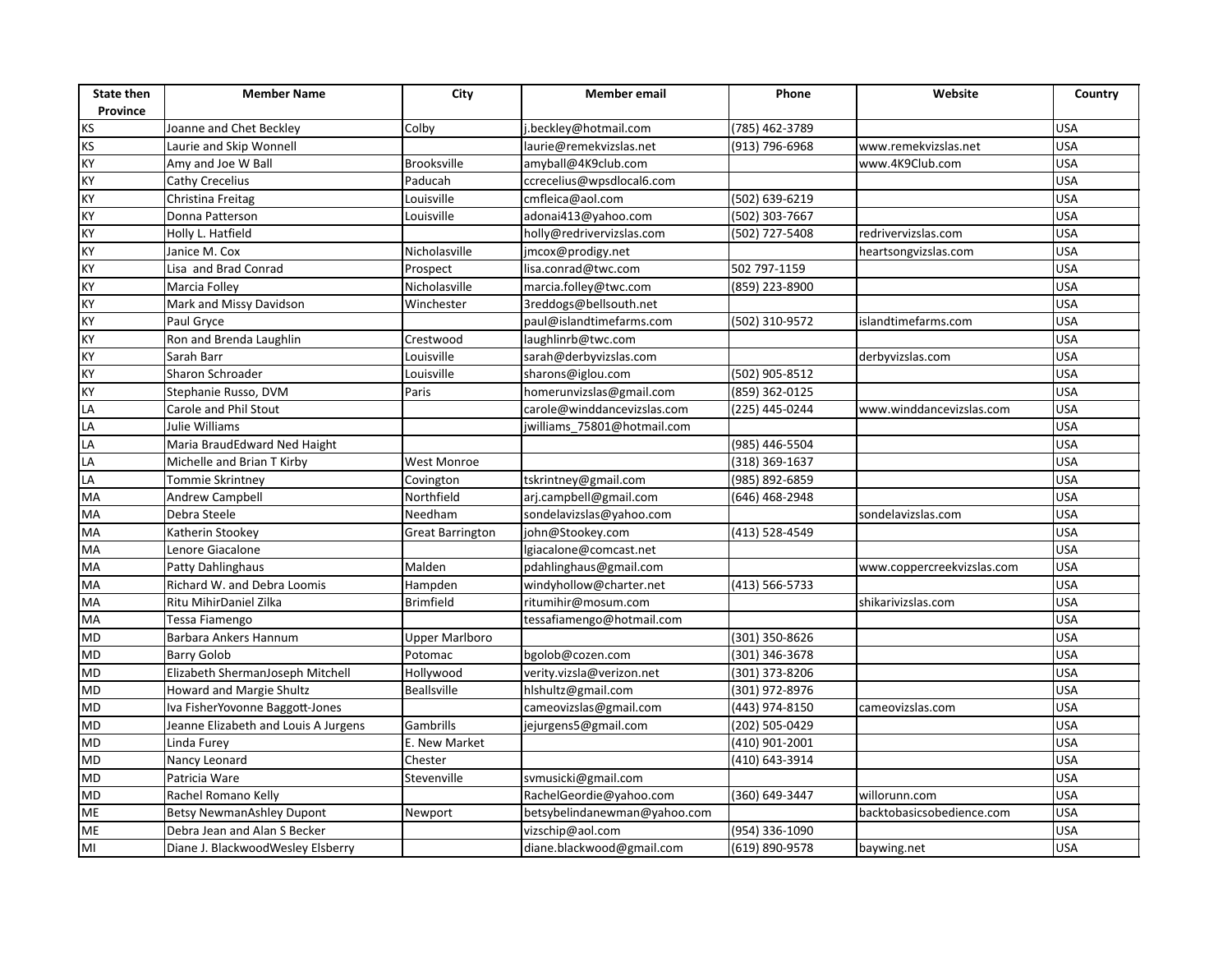| <b>State then</b><br>Province | <b>Member Name</b>              | City                 | <b>Member email</b>              | Phone            | Website                    | Country    |
|-------------------------------|---------------------------------|----------------------|----------------------------------|------------------|----------------------------|------------|
| M <sub>l</sub>                | Donna Saxton                    | Detroit              | donnasaxton@msn.com              |                  |                            | <b>USA</b> |
| M <sub>l</sub>                | Jen Miller                      |                      | stardustvizslas@gmail.com        | (248) 670-1453   | stardustbeagles.com        | <b>USA</b> |
| M <sub>l</sub>                | Jonathan and Jennifer Peck      | <b>Battle Creek</b>  | jpeck@midnightrunvizslas.com     |                  | www.midnightrunvizslas.com | <b>USA</b> |
| MI                            | Keleigh and Tyler Masserant     | <b>Belleville</b>    | themasserants@hotmail.com        | 517 505-1855     |                            | <b>USA</b> |
| MI                            | <b>Mary Hanks</b>               | <b>Houghton Lake</b> | mhanks9084@gmail.com             | 616 443-6325     |                            | <b>USA</b> |
| $\overline{M}$                | Nancy Boggs Heinold, DVM        |                      | dualvizsla@aol.com               |                  | paradoxvizslas.com         | <b>USA</b> |
| MI                            | Paula and Elvis Tucek           | <b>Niles</b>         | rijekavizslas@gmail.com          | 574 339-7210     |                            | <b>USA</b> |
| <b>MN</b>                     | Andrew C and Sue Ellen M Weyer  | Andover              | hi-weyer@comcast.net             | (651) 295-8217   |                            | <b>USA</b> |
| <b>MN</b>                     | Beth and Michael Nash           | Dayton               | nash@centurylink.net             | (612) 741-1085   |                            | <b>USA</b> |
| <b>MN</b>                     | Diane Felicetta                 |                      | matchpt@lonstel.com              |                  |                            | <b>USA</b> |
| <b>MN</b>                     | <b>Gail Moriarty</b>            | Minneapolis          |                                  | (612) 721-6039   |                            | <b>USA</b> |
| MN                            | Genie and Jim Corr              | Le Center            | gmcwy@aol.com                    | (307) 258-3210   |                            | <b>USA</b> |
| <b>MN</b>                     | Jill Hoffbeck                   |                      | jill@shootingstardogs.com        | (612) 508-5965   | shootingstardogs.com       | <b>USA</b> |
| MN                            | John and Kathleen Hartmann      | Mendota Heights      | jk2hartman@msn.com               | (651) 688-7462   |                            | <b>USA</b> |
| <b>MN</b>                     | Karen Coffee                    | Plymouth             | ramseycoffee@aol.com             | (651) 437-0237   |                            | <b>USA</b> |
| <b>MN</b>                     | Kym Fisher                      |                      | kymfisher@comcast.net            | (612) 232-7807   | doranvizslas.com           | <b>USA</b> |
| <b>MN</b>                     | Lois Almendinger                | North Mankato        | loisalmendinger@yahoo.com        | $(507)$ 327-6039 |                            | <b>USA</b> |
| MN                            | Mary Ellen Olson                | Minneapolis          | maryellenolson@msn.com           | (612) 922-7729   |                            | <b>USA</b> |
| <b>MN</b>                     | Melissa Lembke                  |                      | melissa lembke@yahoo.com         | (507) 327-4405   | panaceavizslas.com         | <b>USA</b> |
| <b>MN</b>                     | Paul Hussa                      |                      | pagliaccidogs@comcast.net        |                  | pagliaccidogs.com          | <b>USA</b> |
| MN                            | Pete and Jenny Otterness        | St Peter             | shorttails2@yahoo.com            | (507) 276-1616   |                            | <b>USA</b> |
| <b>MN</b>                     | Stella J. Lang                  | Wayzata              | tonkavzsl1@msn.com               | $(952)$ 473-8931 |                            | <b>USA</b> |
| <b>MO</b>                     | Anne and Rodney Albin           | <b>Moscow Mills</b>  | rodneyalbin@centurytel.net       | (636) 366-9746   |                            | <b>USA</b> |
| <b>MO</b>                     | Debbie BakerDonna Yakel         |                      | jazzberryvizslafun@gmail.com     | (314) 550-0696   | jazzberryvizslas.com       | <b>USA</b> |
| <b>MO</b>                     | Fran Johnson                    | Oran                 | fran2554@yahoo.com               | (618) 521-9608   |                            | <b>USA</b> |
| <b>MO</b>                     | John and Kay Greenwell          | O'Fallon             | vizsla1822@aol.com               | 314 799-2615     |                            | <b>USA</b> |
| <b>MO</b>                     | Joyce Jackson                   | Chesterfield         | telecomnerd@jackson-jennings.com | 314 504-7772     |                            | <b>USA</b> |
| <b>MO</b>                     | Kelly West                      | New Bloomfield       |                                  | (573) 230-1034   |                            | <b>USA</b> |
| <b>MO</b>                     | Lin Kozlowski                   |                      | everedivizslas@gmail.com         | (417) 644-7425   | everedivizslas.com         | <b>USA</b> |
| <b>MO</b>                     | Meghan Tallman                  | Kansas City          | kcvizsla@sbcglobal.net           | (816) 616-3363   |                            | <b>USA</b> |
| <b>OM</b>                     | Paul and Linda Collins          |                      | PIROK@swbell.net                 | (636) 946-8383   |                            | <b>USA</b> |
| <b>MO</b>                     | Richard C Coleman               | Kansas City          | richardc@leawood.org             | (816) 523-1732   |                            | <b>USA</b> |
| <b>OM</b>                     | Ronald and Dianne Kramlich      | Arnold               | brazenrock@charter.net           |                  |                            | <b>USA</b> |
| <b>MO</b>                     | Valerie Smith                   | Kirkwood             | Tsavovz@aol.com                  | (314) 920-8798   |                            | <b>USA</b> |
| MT                            | Agnes Mester                    | Bozeman              | mestervizsla@yahoo.com           | (406) 587-6392   |                            | <b>USA</b> |
| MT                            | Donna Spencer                   |                      | uofmtalum@aol.com                |                  |                            | <b>USA</b> |
| MT                            | Jean Brennan                    | Hamilton             | jeanbrennan45@gmail.com          | 406 360-4288     |                            | <b>USA</b> |
| <b>MT</b>                     | Rod D Kunze                     | <b>Billings</b>      | kunzerod@hotmail.com             | (406) 794-4603   |                            | <b>USA</b> |
| <b>NC</b>                     | Alison Bierhoff                 | Pittsboro            | alisonbierhoff@hotmail.com       | (970) 948-3800   |                            | <b>USA</b> |
| <b>NC</b>                     | Anne Standen                    | Pilot Mountain       | vizdawgs@surry.net               | (336) 351-2519   |                            | <b>USA</b> |
| $\frac{1}{20}$                | Carol S Brown                   | Kernersville         | cbrown7521@gmail.com             | (717) 507-3230   |                            | <b>USA</b> |
|                               | Clinton R. and Valerie M. Sails |                      | valpetgroomer@gmail.com          | (919) 478-4876   |                            | <b>USA</b> |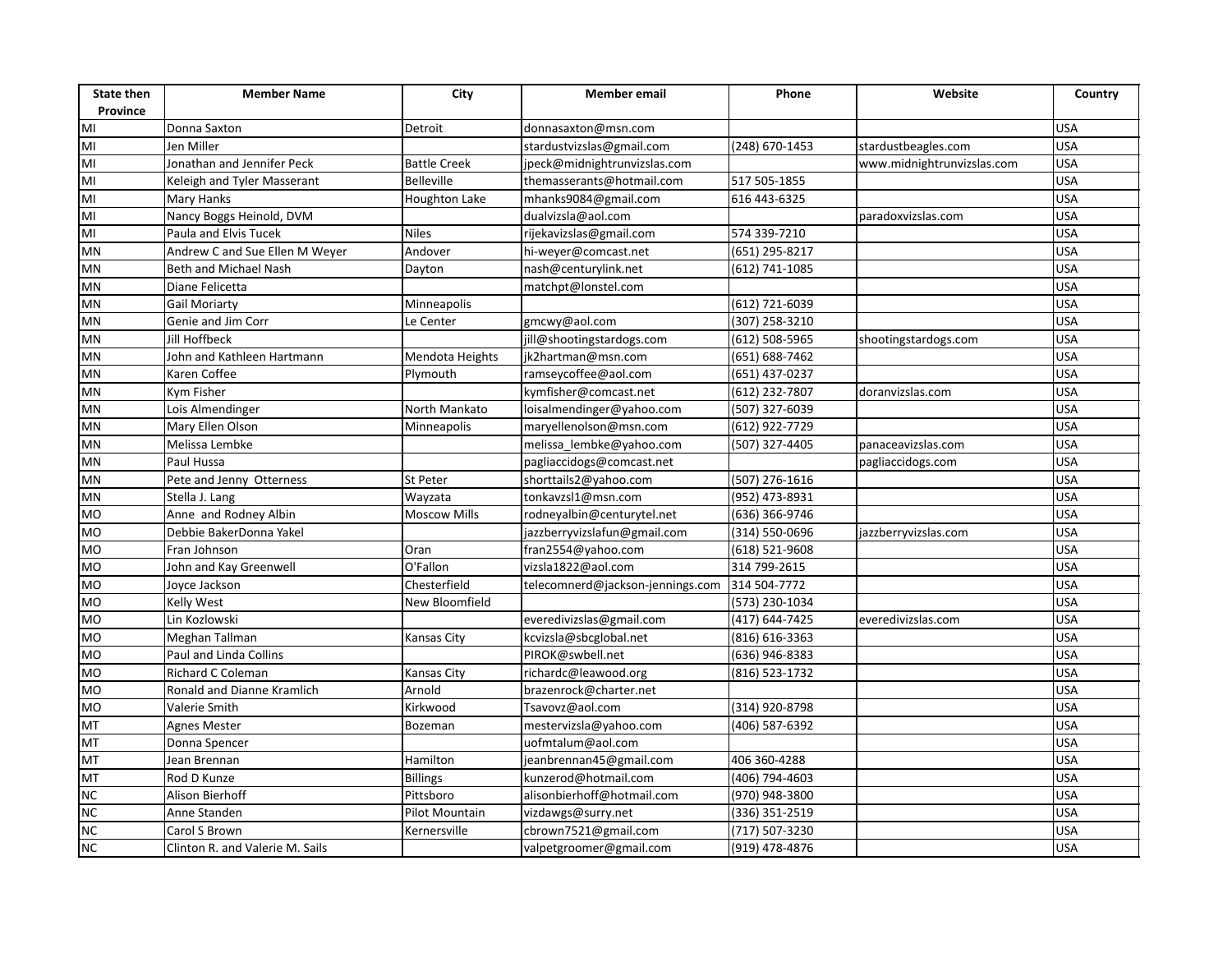| <b>State then</b><br>Province | <b>Member Name</b>                | City                       | <b>Member</b> email                              | Phone                          | Website                                | Country                  |
|-------------------------------|-----------------------------------|----------------------------|--------------------------------------------------|--------------------------------|----------------------------------------|--------------------------|
| <b>NC</b>                     | Joye Walker                       |                            | joyehomes@gmail.com                              | (530) 736-6208                 | aristoacres.com                        | <b>USA</b>               |
| NC                            | Karen Beckwith                    |                            | karenbff18@yahoo.com                             |                                | www.firelightvizslas.com               | <b>USA</b>               |
| NC                            | Lynn Contant Fass                 | <b>Bryson City</b><br>Apex | vizslas444@gmail.com                             | (919) 387-0338                 |                                        | <b>USA</b>               |
| NC                            | Paula Murphy                      |                            | bankervizsla@gmail.com                           | (919) 698-7081                 | bankervizslas.com                      | <b>USA</b>               |
| NC                            | Penny A. Rasins                   |                            |                                                  | (828) 465-6143                 |                                        | <b>USA</b>               |
| <b>NC</b>                     | Robert and Ruth Stolting          | Pinehurst                  | rstolting@centurylink.net                        | (910) 235-3862                 |                                        | <b>USA</b>               |
| <b>NC</b>                     | Sharon LaSpada                    | Chapel Hill                | sharonlaspada@gmail.com                          |                                |                                        | <b>USA</b>               |
| NC                            | Susan L and Ben Scruggs           | <b>Wake Forest</b>         | susan.l.scruggs@gmail.com                        |                                |                                        | <b>USA</b>               |
| <b>ND</b>                     | Kathy Rust                        | Walcott                    | kathy@kizmar.com                                 |                                | kizmar.com                             | <b>USA</b>               |
| <b>ND</b>                     |                                   |                            |                                                  |                                |                                        | <b>USA</b>               |
| <b>ND</b>                     | Linda Penry<br>Sarah Ford         | Mandan                     | lpenry3235@gmail.com                             |                                |                                        | <b>USA</b>               |
| <b>NE</b>                     |                                   | Frontier                   | ford 398@hotmail.com                             |                                |                                        | <b>USA</b>               |
| <b>NE</b>                     | Hank and Betty Rozanek            | Schuyler<br>Osmond         | bettyrozanek57@gmail.com                         | (402) 615-1600<br>402 360-5207 |                                        | <b>USA</b>               |
| <b>NE</b>                     | Ingrid Gansebom                   |                            | cigansebom@abbnebraska.com<br>leoned11@gmail.com | (402) 310-0224                 |                                        | <b>USA</b>               |
| <b>NH</b>                     | Leone and Don Dieter              | Cortland                   |                                                  |                                |                                        | <b>USA</b>               |
|                               | Carole Smith-Miesowicz            | Rochester                  | carolesmith818@aol.com                           | (603) 767-6369                 |                                        | <b>USA</b>               |
| <b>NH</b><br>NJ               | Patricia A. and Ronald W. Folz    | <b>Brick</b>               | szikravizslas@aol.com                            |                                | szikravizslas.com                      | <b>USA</b>               |
|                               | <b>Bernadette Allison</b>         |                            | bernadette223@comcast.net                        | (732) 691-2088                 |                                        |                          |
| NJ<br>$\overline{\mathsf{N}}$ | Carol and Daniel Burjan           | Flemington                 | cburjan@gmail.com                                |                                |                                        | <b>USA</b><br><b>USA</b> |
|                               | Carole Lee Richards               |                            | zarasweimaraners@yahoo.com                       |                                |                                        |                          |
| NJ                            | Colleen Schwartz                  | Plainsboro                 | debussy@comcast.net                              | (609) 799-3641                 |                                        | <b>USA</b>               |
| <b>NJ</b>                     | Elise WrightSarah Bodine          | Lambertville               | olympicvizslas@gmail.com                         |                                | www.olympicvizslas.com                 | <b>USA</b>               |
| NJ                            | Florence and Peter Duggan         | Westfield                  | FloPete4@aol.com                                 |                                | www.auburnvizslas.com                  | <b>USA</b>               |
| NJ                            | Fred F. and Linda M. Hachtel      |                            | linmarviz@msn.com                                | (973) 697-4337                 | www.linmarvizslas.net                  | <b>USA</b>               |
| NJ                            | Karen Jacobellis                  | Blairstown                 | myreddogsrule@yahoo.com                          |                                | www.karajenvizslas.com                 | <b>USA</b>               |
| NJ                            | Les and Nancy Varga               | Hillsborough               | vargaviz@comcast.net                             | (908) 431-1450                 |                                        | <b>USA</b>               |
| NJ                            | Lynne Eggleston                   | Mullica Hill               | reddogdesign@aol.com                             | (856) 723-0586                 |                                        | <b>USA</b>               |
| NJ                            | Martin and Melissa Leitner        | Martinsville               | mleitner.vizsla@gmail.com                        | (973) 767-3400                 |                                        | <b>USA</b>               |
| NJ                            | Monica Ann Straka                 | Bridgewater                | malstraka@gmail.com                              | (908) 419-2901                 |                                        | <b>USA</b>               |
| NJ                            | Therese Pactwa                    | Eatontown                  | tepactwa@gmail.com                               |                                |                                        | <b>USA</b>               |
| <b>NM</b>                     | Jan and Stacey Eberhart           | Roswell                    | rocken3e@msn.com                                 |                                |                                        | <b>USA</b>               |
| <b>NM</b>                     | Laurence LaudicinaLina Aguirre    | Albuquerque                | laudilaudi1@gmail.com                            |                                |                                        | <b>USA</b>               |
| <b>NM</b>                     | Marco and Kim Banales             | Estancia                   | nmcorazon20@gmail.com                            | (505) 933-4806                 |                                        | <b>USA</b>               |
| <b>NM</b>                     | Maria and Harold Zucconi          |                            | poquitoviz@gmail.com                             |                                |                                        | <b>USA</b>               |
| <b>NV</b>                     | Charles and Anna Robertson        | Henderson                  | cbrdogg@gmail.com                                | 702 303-8701                   |                                        | <b>USA</b>               |
| <b>NV</b>                     | David and Christine Sylvester     | Las Vegas                  | ichimasc@yahoo.com                               |                                | blessedsunshinevizslas.blogspot.conUSA |                          |
| <b>NV</b>                     | Gail and Glen Contreras           | Reno                       | gaygle@aol.com                                   |                                |                                        | <b>USA</b>               |
| <b>NV</b>                     | Michael and Monica Klein          | Henderson                  | greenvalleymotorcycles@gmail.com                 | (702) 568-9315                 |                                        | <b>USA</b>               |
| <b>NV</b>                     | Michelle Rochester                |                            | michelle@reddiamondvizslas.com                   |                                | reddiamondvizslas.com                  | <b>USA</b>               |
| <b>NY</b>                     | Alice Chaikin                     |                            | chaikinalice@gmail.com                           | (914) 234-7015                 | happytailsvizslas.com                  | <b>USA</b>               |
| <b>NY</b>                     | <b>Chester and Nancy Anderson</b> |                            | ANDS4@aol.com                                    | (845) 482-3414                 | www.andersonvizslas.com                | <b>USA</b>               |
| <b>NY</b>                     | Christopher and Christine Arnone  | Salt Point                 | c.arnone@kreeksydevizslas.com                    | (914) 475-3008                 |                                        | <b>USA</b>               |
| <b>NY</b>                     | Deborah A. Tucker                 |                            | stucker3@nycap.rr.com                            |                                |                                        | <b>USA</b>               |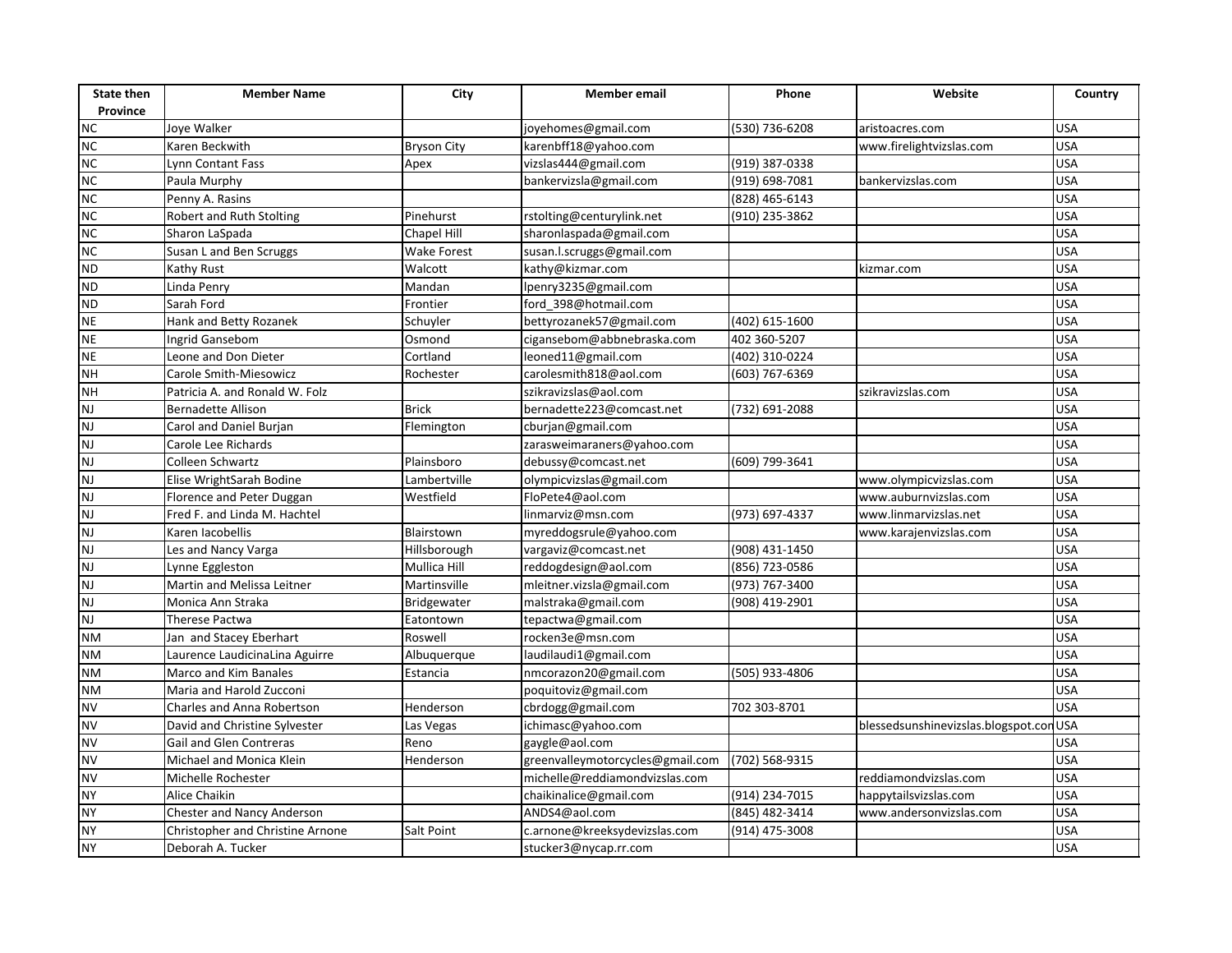| <b>State then</b>     | <b>Member Name</b>                                        | City                        | <b>Member</b> email                              | Phone          | Website                   | Country    |
|-----------------------|-----------------------------------------------------------|-----------------------------|--------------------------------------------------|----------------|---------------------------|------------|
| Province<br><b>NY</b> | Diane C. Bliss                                            | East Chatham                | blissart@aol.com                                 | (518) 392-5658 |                           | <b>USA</b> |
| <b>NY</b>             | Doreen and Gary Madigan                                   | Lynbrook                    | garmad@aol.com                                   | (516) 330-2113 |                           | <b>USA</b> |
| <b>NY</b>             | Ed and Jackie McAuliffe                                   | Bellport                    | emackop@optonline.net                            |                | avatarvizslas.com/        | <b>USA</b> |
| <b>NY</b>             | Joan and Mark Toepke                                      | <b>Bedford Hills</b>        | jztvizsla@aol.com                                |                |                           | <b>USA</b> |
| <b>NY</b>             | John and Barbara Snyder                                   | Schenectady                 |                                                  | (518) 377-4979 |                           | <b>USA</b> |
| <b>NY</b>             | Joyce Tischler                                            | Lake View                   | BajosVizs@aol.com<br>gtisch1035@aol.com          |                | www.avalonvizslas.com     | <b>USA</b> |
| <b>NY</b>             | Judy and Warren Saddlemire                                | Scotia                      | kezdetvizslas@nycap.rr.com                       | (518) 372-0751 |                           | <b>USA</b> |
| <b>NY</b>             | Kathleen A. AmoreJoseph Diaz                              |                             | Kamore3235@aol.com                               | (631) 360-0262 |                           | <b>USA</b> |
| <b>NY</b>             |                                                           | Attica                      | koerskathy@yahoo.com                             | (585) 591-3310 |                           | <b>USA</b> |
| <b>NY</b>             | Kathy Koers                                               |                             |                                                  | (516) 735-3049 |                           | <b>USA</b> |
| <b>NY</b>             | Larry Berg<br>Linda C and Stephen M Maus                  | Levittown                   | larrybergdogpro@aol.com                          | 845 705-5410   |                           | <b>USA</b> |
| <b>NY</b>             |                                                           | Poughquag                   | maushausvizslas@aol.com                          | (716) 488-1786 |                           | <b>USA</b> |
| <b>NY</b>             | Mary Jane Whaley                                          | Jamestown                   | topazvizslas@yahoo.com<br>mchelton@optonline.net | (631) 286-4255 |                           | <b>USA</b> |
| <b>NY</b>             | Mary K. Chelton<br>Marybeth Murray                        | East Patchogue<br>Amsterdam |                                                  |                |                           | <b>USA</b> |
| <b>NY</b>             | Patricia SkoldBrian Johnston                              |                             | marybeth_murray@yahoo.com                        | (518) 527-5737 | 40licksvizslas.com        | <b>USA</b> |
| <b>NY</b>             |                                                           | Spencertown<br>Elma         | plskold13@aol.com                                | (716) 655-4663 |                           | <b>USA</b> |
| <b>NY</b>             | Penny L Pennington<br>Susan Nakamura                      | North Salem                 | ppennington99@gmail.com                          |                |                           | <b>USA</b> |
| <b>NY</b>             |                                                           |                             | sunakamura@gmail.com                             | (716) 465-2470 | suzuvizslas.com           | <b>USA</b> |
| <b>NY</b>             | Susan Verbocy                                             | Lockport                    | verbocy22@aol.com                                |                |                           | <b>USA</b> |
| <b>NY</b>             | Urszula Janicki<br>William Fiedelman, M.D.Meryl Fiedelman | Saratoga Springs            | limitlesslabs@verizon.net                        | (518) 584-6068 |                           | <b>USA</b> |
|                       |                                                           | <b>New York</b>             | wfiedelman@aol.com                               |                | www.yorkvillevizslas.com  |            |
| OH                    | Barbara and John Sommerfelt                               | Polk                        | sommer831@frontier.com                           |                | sommervizslas.com         | <b>USA</b> |
| OH                    | <b>Bernard Boggs</b>                                      |                             | dehia0@earthlink.net                             |                | vizslabook.com            | <b>USA</b> |
| OH                    | Bryan and Helen Gregory                                   |                             | stedfastvizslas@gmail.com                        | (937) 644-9393 | ohiovizsla.com            | <b>USA</b> |
| OH                    | Callander and Andrew Turner                               |                             | callie@calasraidvizslas.com                      | 513 575-0950   |                           | <b>USA</b> |
| OH                    | Dennis Keeton                                             |                             | lindens1@bright.net                              | (614) 620-7812 | lindensvizslas.com        | <b>USA</b> |
| OH                    | James and Jeanne Rowell                                   | Rushville                   | jimrowell@sbcglobal.net                          | (740) 536-7032 |                           | <b>USA</b> |
| OH                    | Janice Crall                                              | Athens                      | janicelcrall@hotmail.com                         | (740) 592-5024 |                           | <b>USA</b> |
| OH                    | Laurie Fairchild                                          |                             | laurie@dynatavizslas.com                         | (703) 887-7299 | dynatavizslas.com         | <b>USA</b> |
| O <sub>H</sub>        | Lawrence M. and Andrea M. Mehal                           | Cincinnati                  | andreamehal@mac.com                              |                |                           | <b>USA</b> |
| OH                    | Margaret Schaefer                                         | Delaware                    |                                                  | (740) 363-6164 |                           | <b>USA</b> |
| OH                    | Mark Calder                                               |                             | calderm123@gmail.com                             | (240) 439-1466 |                           | <b>USA</b> |
| OH                    | Nancy Kirchner                                            | Mentor                      | nanxviz@yahoo.com                                |                |                           | <b>USA</b> |
| OH                    | Pamela Williams                                           |                             | goosielu@gmail.com                               | (614) 419-4279 | www.windrunnervizslas.com | <b>USA</b> |
| OH                    | Randy and Sue Boggs                                       |                             | snowridgevizslas@gmail.com                       | (937) 717-1020 | snowridgevizslas.com      | <b>USA</b> |
| OH                    | Rhoda Ezell                                               |                             | rtezell@gmail.com                                | (513) 236-7602 | fawavizslas.com           | <b>USA</b> |
| OH                    | Sally Wood                                                | Cincinnati                  | sallyswood@gmail.com                             | 513 509-2849   |                           | <b>USA</b> |
| OH                    | <b>Steve Whitney</b>                                      | Independence                | gundogvizslas@gmail.com                          | (216) 513-3754 |                           | <b>USA</b> |
| OK                    | George and Linda Durham                                   | Arcadia                     | renisanz@oklahoma.net                            |                | renaissancevizslas.com    | <b>USA</b> |
| OK                    | Keith and Donna Wallace                                   | Tuttle                      | datwirl@aol.com                                  | (405) 381-9411 |                           | <b>USA</b> |
| OK                    | Leah Clayton                                              | Edmond                      | ejclayton2@gmail.com                             |                | sunmeadowsvizsla.com      | <b>USA</b> |
| OK                    | William F and Wilma J Morgan                              | Chester                     | gobble1longbeard@sbcglobal.net                   | (405) 206-1492 |                           | <b>USA</b> |
| OR                    | Catherine Kaufman                                         |                             | kaufmanfamily@sprintmail.com                     |                |                           | <b>USA</b> |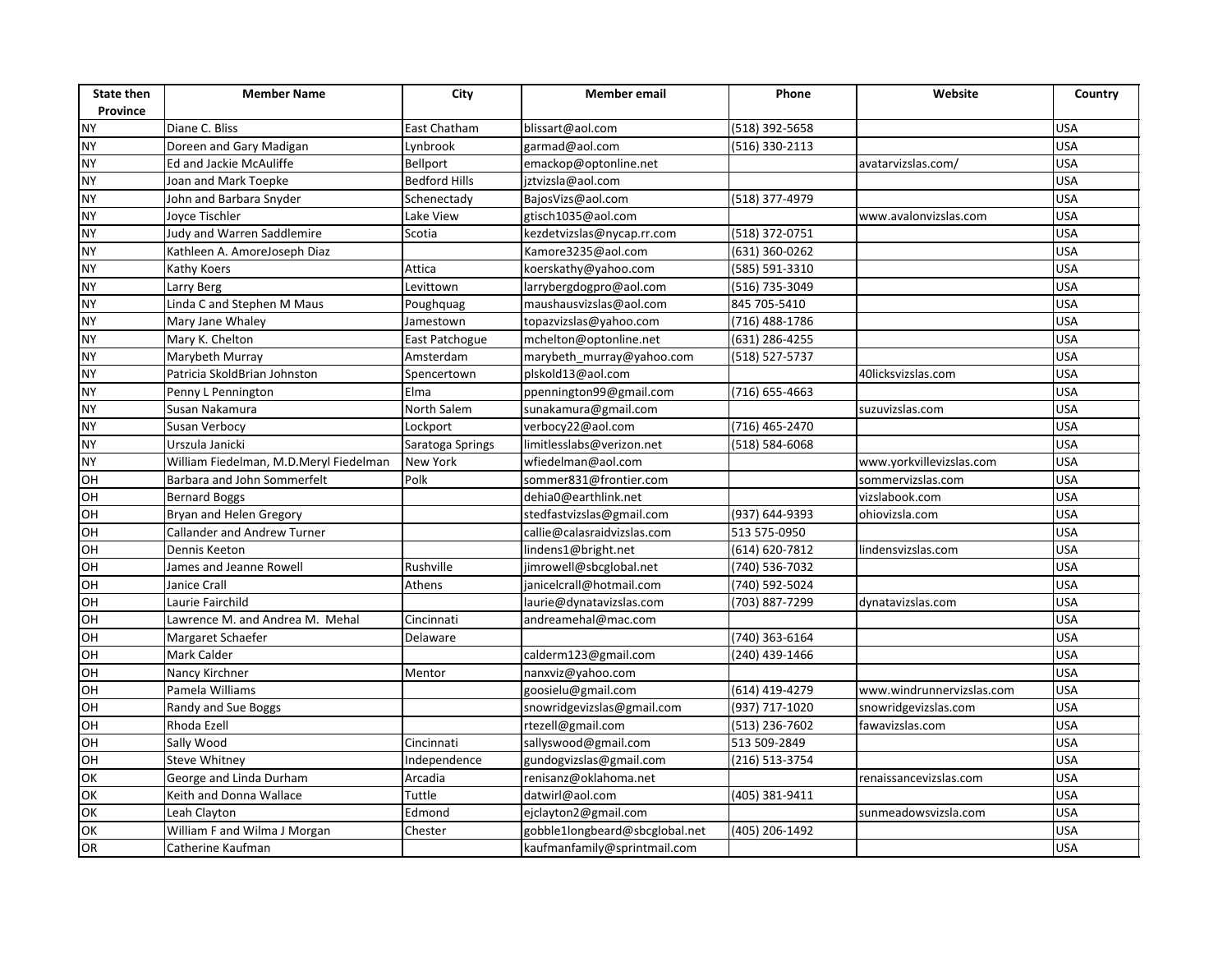| <b>State then</b><br>Province | <b>Member Name</b>                 | City                | <b>Member</b> email                              | Phone              | Website                                 | Country    |
|-------------------------------|------------------------------------|---------------------|--------------------------------------------------|--------------------|-----------------------------------------|------------|
| OR                            |                                    | Salem               | tierahkennel@gmail.com                           |                    |                                         | <b>USA</b> |
| OR                            | Eleesa Hofmann<br>Karen Walker     | Portland            |                                                  | $(503)$ 970-8372   | www.jaybren-tierah.com                  | <b>USA</b> |
| OR                            | Kathy Jacobsen                     | Cottage Grove       | zookeepr@teleport.com<br>redwindvz2@wildblue.net | $(541) 513 - 8754$ |                                         | <b>USA</b> |
| OR                            | Laurel Zepp                        | Bend                | lzepp@ykwc.net                                   | (541) 788-4704     | redwindkennels.com                      | <b>USA</b> |
| PA                            | Adam and Billie-Jo Edwards         | Ford City           | boxerpup712@hotmail.com                          | 724 548-5919       |                                         | <b>USA</b> |
| PA                            | Barbara McLaughlin                 | Reading             | mclviz@aol.com                                   | (610) 823-1461     |                                         | <b>USA</b> |
| PA                            | Brian and Helen Sutton             |                     |                                                  |                    |                                         | <b>USA</b> |
| PA                            |                                    | Downingtown         | brianksutton@gmail.com                           | 484 707-8778       |                                         |            |
| PA                            | Carol Rappaport<br>Corinne Miklos  |                     | elmodoggie@optonline.net                         |                    | starcastlebedlingtonsandvizslas.com USA | <b>USA</b> |
|                               |                                    | Ford City           | corinnemiklos@gmail.com                          | (724) 664-6656     |                                         |            |
| PA                            | Deborah A McCrayCharles Kissinger  | Penndel             | angelpawsparlor@aol.com                          | (215) 801-6062     |                                         | <b>USA</b> |
| PA                            | Deborah M Field                    | Emmaus              | dfield77@gmail.com                               | 212 444-8386       |                                         | <b>USA</b> |
| PA                            | Diane and Bill Fazio               |                     | grousebend@yahoo.com                             | (724) 478-2783     | www.grousebend.com                      | <b>USA</b> |
| PA                            | Diane Shearer                      |                     | legacyvizslas@gmail.com                          | (717) 732-5561     | legacyvizslas.net                       | <b>USA</b> |
| PA                            | E. David and JoAnn T. Harr         | Jeannette           | dharresq@aol.com                                 | (724) 523-2461     |                                         | <b>USA</b> |
| PA                            | Earl Stoddard                      | Annville            | aegstod@comcast.net                              | (717) 867-4553     |                                         | <b>USA</b> |
| PA                            | Jeanne Manser                      | <b>Bryn Mawr</b>    | manserjeanne@gmail.com                           |                    |                                         | <b>USA</b> |
| PA                            | John A. and Jennifer L. Buttermore | Slippery Rock       |                                                  | (724) 794-1667     | doublegunvizslas.com                    | <b>USA</b> |
| PA                            | John and Katherine Soroka          |                     | jksoroka@mac.com                                 | (724) 867-8594     |                                         | <b>USA</b> |
| PA                            | John and Kathleen Yaninek          | Harrisburg          | yanzlaw@comcast.net                              |                    |                                         | <b>USA</b> |
| PA                            | John F. and Baiba I. Norton        | Kernersville        | laeliakada@aol.com                               |                    | jaunzemesvizslas.com                    | <b>USA</b> |
| PA                            | Josephine Datis                    |                     | jodatis@gmail.com                                | (215) 541-9200     | jojoesfarm.com                          | <b>USA</b> |
| PA                            | Kathy Mattucci                     | Latrobe             | ma2cak@aol.com                                   | (724) 539-3030     |                                         | <b>USA</b> |
| PA                            | Laura Bauman                       |                     | RedOakVizslas@yahoo.com                          | (412) 952-1700     | redoakvizslas.com                       | <b>USA</b> |
| PA                            | Lee and Teresa Goldenberg          | Lords Valley        | lee.goldenberg@gmail.com                         |                    |                                         | <b>USA</b> |
| PA                            | Lisa Carpenter                     | Lower Burrell       | wingsong.viz@verizon.net                         | (724) 337-0541     |                                         | <b>USA</b> |
| PA                            | Lois J. Metelsky                   | Mercer              | vizsla@zoominternet.net                          | (724) 662-1407     |                                         | <b>USA</b> |
| PA                            | Mary and Hank Hummert              | Trafford            | reddogs3@verizon.net                             | 412 373-1784       |                                         | <b>USA</b> |
| PA                            | Melissa and Jason Green            | Annville            | melissabgreen@comcast.net                        |                    | captivatin.com                          | <b>USA</b> |
| PA                            | Penny Carson                       | Lititz              | starfirevizsla@yahoo.com                         | (717) 330-2709     |                                         | <b>USA</b> |
| PA                            | Robin J. Bernstein                 | Pittsburgh          | rjbassoc@ix.netcom.com                           | (412) 422-4777     |                                         | <b>USA</b> |
| PA                            | Stephanie Fischer                  |                     | ilovtrav@aol.com                                 | 717 467-8478       | vcli.net                                | <b>USA</b> |
| PA                            | Stephanie Sherwood                 | <b>West Chester</b> | zsaznme@yahoo.com                                | (808) 351-0996     |                                         | <b>USA</b> |
| PA                            | Stephen ShlyenStanley Miller       | Pipersville         | rheing@epix.net                                  |                    | www.rheingoldvizslas.com                | <b>USA</b> |
| PA                            | Susan and Berkeley Thompson        | Limerick            | susantillthompson@comcast.net                    | 610 322-0409       |                                         | <b>USA</b> |
| PA                            | Susan C Thomas                     | York                | vizslamom@aol.com                                | (717) 495-3984     |                                         | <b>USA</b> |
| PA                            | Susan Eastman                      | Edinboro            | seastman26@gmail.com                             |                    | brookviewvizslas.com                    | <b>USA</b> |
| $\overline{R}$                | Deborah Malachowski                | East Greenwich      | staporvizslas@gmail.com                          |                    | staporvizslas.com                       | <b>USA</b> |
| SC                            | Anna and Fred Defenbaugh           |                     | anna.defenbaugh@edwardjones.com (864) 316-9474   |                    | santorinivizslas.com                    | <b>USA</b> |
| SC                            | <b>Beth Kirven</b>                 |                     | bdake@sc.rr.com                                  | (803) 413-7914     | www.solarisviz.com                      | <b>USA</b> |
| SC                            | Cathleen S. Cline                  | Greer               | classicalvizsla@gmail.com                        | (818) 766-4939     |                                         | <b>USA</b> |
| SC                            | <b>Edwin Foster</b>                | Greer               | elginvizslas@gmail.com                           | (352) 817-7886     |                                         | <b>USA</b> |
| SC                            | Julia Williamsen                   | Ladson              | Willsen@comcast.net                              |                    |                                         | <b>USA</b> |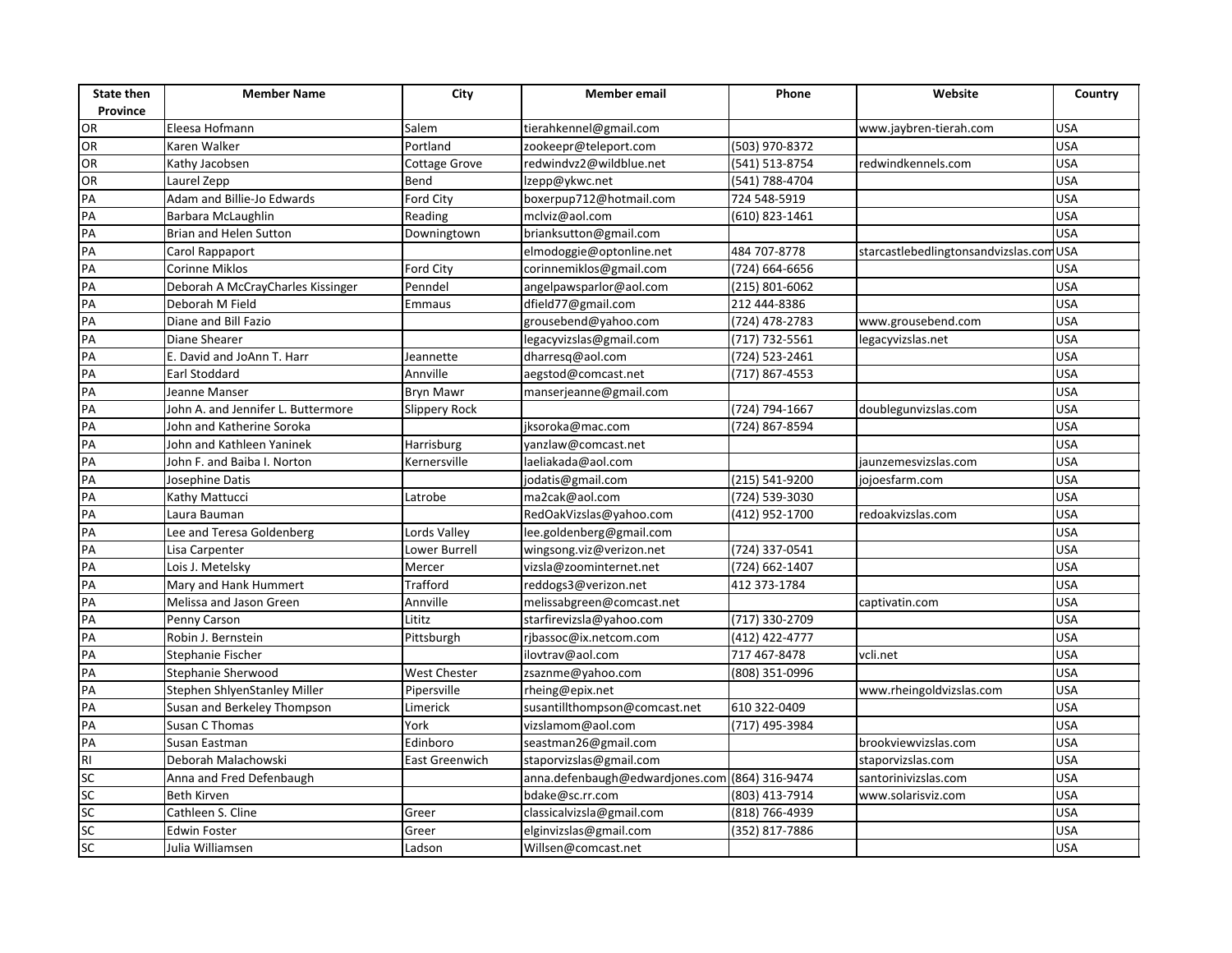| <b>State then</b><br>Province | <b>Member Name</b>                   | City               | Member email                 | Phone          | Website                       | Country    |
|-------------------------------|--------------------------------------|--------------------|------------------------------|----------------|-------------------------------|------------|
|                               | Meredith McGee                       | Anderson           | irishstarr@me.com            | 864 933-0022   |                               | <b>USA</b> |
| sc<br>sc                      | Sherry Anderson                      | Taylors            | syouwish@gmail.com           | (864) 292-5670 |                               | <b>USA</b> |
| $rac{SC}{SC}$                 | Thecla Tyner                         |                    | thecla53@gmail.com           | (864) 380-5975 | kys-vizslas.com               | <b>USA</b> |
|                               | Theresa Robards                      | Mt. Pleasant       | t.a.robards@gmail.com        | (843) 971-1390 |                               | <b>USA</b> |
| SD                            | Jens C. Holm                         |                    | hrvizsla@itctel.com          | (605) 693-3781 | www.hrvizsla.com              | <b>USA</b> |
| <b>TN</b>                     | Carol and Walter J Sommerfelt        |                    | loracvizsl@aol.com           | (865) 986-1614 | loracvizslas.com              | <b>USA</b> |
| <b>TN</b>                     | Dayle Ward                           | Nashville          |                              | (615) 496-5816 | Vizsla Puppies Nashville (FB) | <b>USA</b> |
| <b>TN</b>                     | Greg and Dennise Dutson              | Riceville          | greg@baroquevizslas.com      |                | baroquevizslas.com            | <b>USA</b> |
| <b>TN</b>                     | James D (Doug) and Teresa A Horn     |                    | doug@topstockvizslas.com     | (865) 243-5156 | www.topstockvizslas.com       | <b>USA</b> |
| <b>TN</b>                     | Marisa BlankChris Imber              | Old Hickory        | marisablank@hotmail.com      | (248) 318-7158 |                               | <b>USA</b> |
| <b>TN</b>                     | Shella A. Fuhrman                    | Friendsville       | vizmom1@yahoo.com            | (865) 603-9335 |                               | <b>USA</b> |
| <b>TN</b>                     | Suzanne M. Towne                     |                    | suetowne8@gmail.com          | (850) 585-6892 | www.annianvizslas.com         | <b>USA</b> |
| <b>TX</b>                     | Alan and Rene Blakemore              | <b>Blue Ridge</b>  | huntmorevizslas@gmail.com    |                | huntmorevizslas.com           | <b>USA</b> |
| $\overline{X}$                | Andrea Bahlo                         | Rosharon           | andreabahlo@gmail.com        | (979) 571-7373 |                               | <b>USA</b> |
| TX                            | Ariel and Frank Jokai                | San Angleo         | amjokai@yahoo.com            | 985 258-6118   |                               | <b>USA</b> |
| TX                            | Ashley and Chip Uffman               | Ft. Worth          | ashleyuffman@gmail.com       |                | www.zydecovizslas.com         | <b>USA</b> |
| <b>TX</b>                     | <b>Britt Jung</b>                    | Houston            | brittej@gmail.com            | (703) 626-9149 |                               | <b>USA</b> |
| <b>TX</b>                     | Charlissa (Charli) and Burnie Stokes |                    |                              | (806) 679-1260 |                               | <b>USA</b> |
| TX                            | Cheryl and Don Etheridge             | Lindale            | cheryle7154@att.net          |                |                               | <b>USA</b> |
| TX                            | <b>Christine Quaid</b>               | Colleyville        | christineaquaid@gmail.com    | (817) 251-0353 |                               | <b>USA</b> |
| TX                            | Cindy and James McMorran             | Houston            | mcm3333@sbcglobal.net        | (713) 973-9296 |                               | <b>USA</b> |
| TX                            | Deborah Duty                         | Houston            | dutypalin@gmail.com          |                |                               | <b>USA</b> |
| TX                            | Deborah VerretSusan Rushing          | Orange             | dkv06@sbcglobal.net          |                |                               | <b>USA</b> |
| <b>TX</b>                     | Elizabeth PackerStephen Fuselier     | San Antonio        | elizabeth.m.packer@gmail.com | 650 814-5813   |                               | <b>USA</b> |
| <b>TX</b>                     | James N. Falk                        | <b>Dallas</b>      | jim falk@att.net             | (214) 350-8633 |                               | <b>USA</b> |
| <b>TX</b>                     | Jan Nuzzo                            | Houston            | jannuzzo@nushow.com          | (832) 483-2286 |                               | <b>USA</b> |
| <b>TX</b>                     | Janet Simer                          | Argyle             | wns44@aol.com                |                |                               | <b>USA</b> |
| <b>TX</b>                     | Jeanne Lehrmann                      | Riesel             | JEANNELEHRMANN@aol.com       | (254) 774-0916 |                               | <b>USA</b> |
| $\overline{\mathsf{TX}}$      | Leisa Freeman                        | <b>Bridge City</b> | remingtonvizslas@gmail.com   | (409) 350-2993 |                               | <b>USA</b> |
| <b>TX</b>                     | Linda and Richard Lantz              |                    | lantzrl@verizon.net          |                |                               | <b>USA</b> |
| TX                            | Marlene and Tony Petrocchi           | <b>Dallas</b>      | marlenep@sbcglobal.net       |                |                               | <b>USA</b> |
| TX                            | Melinda Giles                        | Katy               | vizbiz11@gmail.com           | 832 982-5654   |                               | <b>USA</b> |
| <b>TX</b>                     | Michelle Biediger                    | Lake City          | m1nerva@yahoo.com            |                |                               | <b>USA</b> |
| TX                            | Miguel and Rita Chavez               | The Woodlandx      | vizsluv@gmail.com            | 248 709-8582   |                               | <b>USA</b> |
| <b>TX</b>                     | Patty Eberhart                       | Granbury           | pattycakes1976@sbcglobal.net | (817) 579-7476 |                               | <b>USA</b> |
| <b>TX</b>                     | <b>Philip Marshall</b>               |                    | philip.marshall@ttu.edu      |                |                               | <b>USA</b> |
| <b>TX</b>                     | Sarah Prejean                        | Orange             | sprejean@allstate.com        | (407) 460-0514 |                               | <b>USA</b> |
| <b>TX</b>                     | Sean and Jaclyn Anderson             | Alvord             | fortiusvizslas@gmail.com     |                |                               | <b>USA</b> |
| <b>TX</b>                     | <b>Sharon Simpson</b>                | Austin             | dcvizsla@gmail.com           |                |                               | <b>USA</b> |
| <b>TX</b>                     | Shelley Marmon                       | Houston            | samarmon@comcast.net         | (713) 666-8868 |                               | <b>USA</b> |
| K                             | Stephen K and Mary K Hartley         | Ft Worth           | shartley1962@sbcglobal.net   | (817) 909-0163 |                               | <b>USA</b> |
| $\overline{\mathsf{TX}}$      | Steve and Karen Carnahan             | <b>Cedar Creek</b> | kcarnahan@austin.rr.com      |                | zenithvizslas.com             | <b>USA</b> |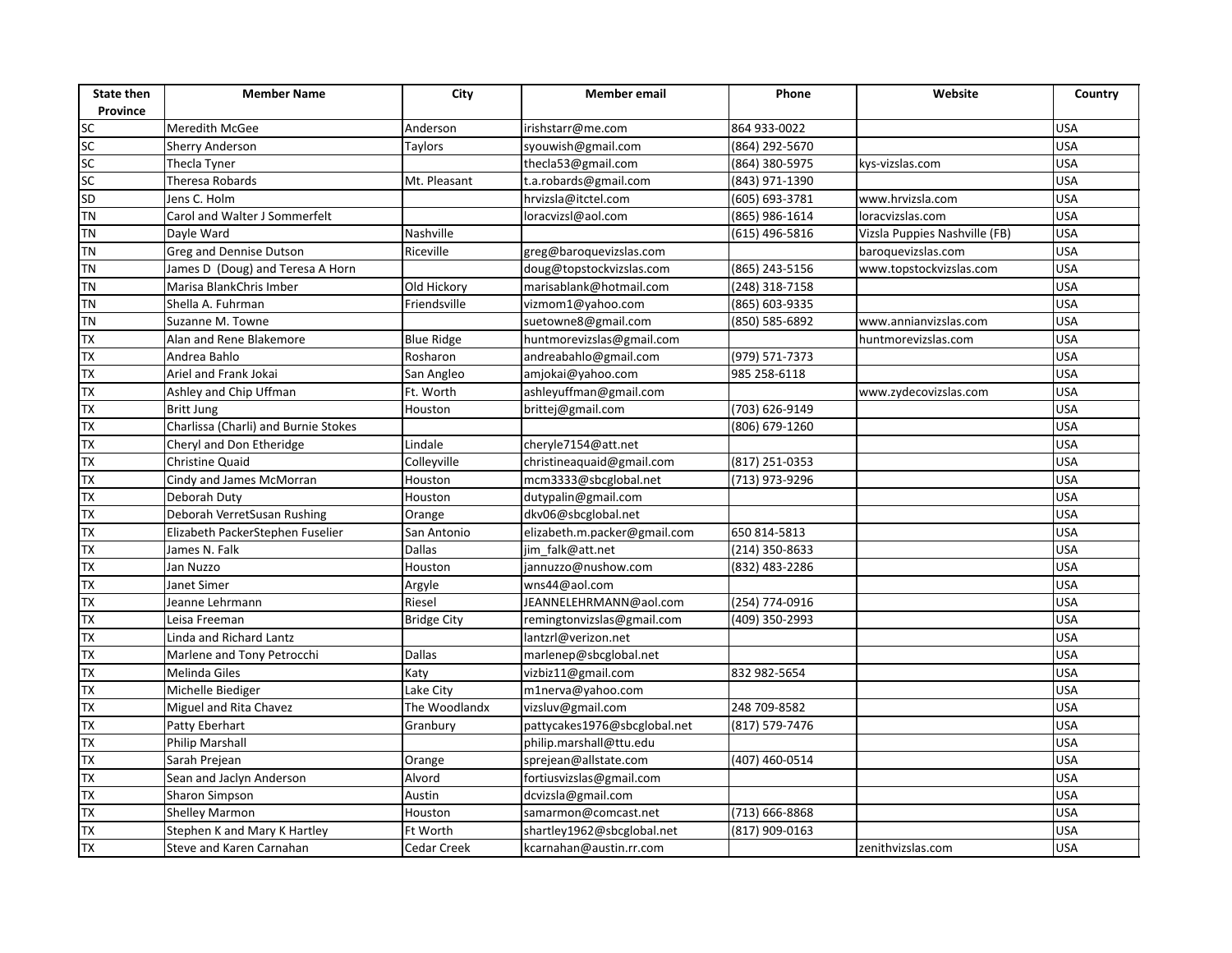| <b>State then</b><br>Province | <b>Member Name</b>                  | City                 | <b>Member</b> email          | Phone            | Website                      | Country    |
|-------------------------------|-------------------------------------|----------------------|------------------------------|------------------|------------------------------|------------|
| <b>TX</b>                     | <b>Steve Larrison</b>               | La Vernia            | steveltx76@gmail.com         | (830) 779-2409   |                              | <b>USA</b> |
| <b>TX</b>                     | Tami and Leon Westerbeck            |                      | tamaronvizslas@comcast.net   | (281) 973-9000   | tamaronvizslas.com           | <b>USA</b> |
| UT                            | Judy Campbell                       | <b>Draper</b>        | wasatchmtnvizslas@gmail.com  |                  | wasatchmountainvizslas.com   | <b>USA</b> |
| UT                            | Lacey Goforth                       | Layton               | erisedvizslas@gmail.com      |                  | erisedvizslas.com            | <b>USA</b> |
| <b>TD</b>                     | Sheryl Hohle                        |                      | sghohle@mac.com              | (801) 787-4900   | www.saltivizslas.com         | <b>USA</b> |
| VA                            | Al and Terry Lucas                  | Midland              | smprfireddog@msn.com         | (540) 788-3383   |                              | <b>USA</b> |
| VA                            | Anne M and Philip G Townsend        | Virginia Beach       | atownrep@aol.com             | (410) 274-1938   |                              | <b>USA</b> |
| VA                            | Debbie and Charles Stephen Sullivan |                      | regalpointvizslas@yahoo.com  | (409) 553-7271   | www.regalpointvizslas.com    | <b>USA</b> |
| VA                            | Don Brown                           | Clarksville          | dobrocat1@gmail.com          | (434) 374-0556   |                              | <b>USA</b> |
| VA                            | Dorothea Romano                     | Glasgow              | willorunn@rockbridge.net     |                  | www.willorunn.com            | <b>USA</b> |
| VA                            | Jack J. and Elizabeth B. Sharkey    |                      | jjshark@comcast.net          | (703) 751-9466   | rapidanvizslas.com           | <b>USA</b> |
| VA                            | Jayney Adams                        |                      | jayneyzadams@aol.com         | (804) 744-7179   | www.jayneyscreativeworks.com | <b>USA</b> |
| VA                            | Lynn Worth-Smith                    | Clarksville          | lynhar@aol.com               | (434) 374-4051   |                              | <b>USA</b> |
| VA                            | Michelle and Patrick Dowd           |                      | broadrunvizslas@gmail.com    | (703) 851-5565   | www.broadrunvizslas.com      | <b>USA</b> |
| VA                            | Sheila L. Denzler                   | <b>Maidens</b>       | ncountervz@aol.com           |                  |                              | <b>USA</b> |
| <b>WA</b>                     | Carla Slabaugh                      | Wenatchee            | carla@nwi.net                |                  | SokoldaluVizslas.com         | <b>USA</b> |
| <b>WA</b>                     | Gail FlemingCharles Strong          |                      | agilevizsla@msn.com          | (206) 780-9537   | www.pursuitvizslas.com       | <b>USA</b> |
| <b>WA</b>                     | Gale and Tom Shay                   | Leavenworth          | tgshay@gmail.com             | (360) 367-1426   |                              | <b>USA</b> |
| <b>WA</b>                     | Jill and James Brennan              |                      | tierah_vizsla@hotmail.com    | 360 481-5170     | jaybren-tierah.com           | <b>USA</b> |
| <b>WA</b>                     | Linda L. Kenyon                     | Vancouver            | llkenyon27@gmail.com         |                  |                              | <b>USA</b> |
| <b>WA</b>                     | Mary Gaudio                         | Monroe               | mary@gaudiolaw.com           | (206) 618-4765   |                              | <b>USA</b> |
| <b>WA</b>                     | Michael Wald, Jr.Sheila Wald        | Ephrata              | mwald61@gmail.com            | (509) 398-6377   |                              | <b>USA</b> |
| <b>WA</b>                     | Pamela Hidaka                       | Redmond              | fantazsa@gmail.com           |                  |                              | <b>USA</b> |
| <b>WA</b>                     | Susan Straughan-Carse               |                      | straughan@gmail.com          | (646) 896-9304   | vasaravizslas.com            | <b>USA</b> |
| <b>WA</b>                     | Tonya Gisselberg                    | <b>Duvall</b>        | tjgisselberg@hotmail.com     | (425) 788-3341   |                              | <b>USA</b> |
| <b>WA</b>                     | Vina Langseth                       | North Bend           | Imlangseth@aol.com           | (425) 888-1764   |                              | <b>USA</b> |
| WI                            | Anthony J. and Colleen R. Giaimo    | Mukwonago            | ajg@wi.rr.com                | $(262)$ 363-9485 |                              | <b>USA</b> |
| WI                            | Cathy J Bender                      | Eagle                | cathytom@verizon.net         | (262) 594-7041   |                              | <b>USA</b> |
| WI                            | Cheryl J. Brimmer                   | Mosinee              | coffeesprariesmoke@yahoo.com | (715) 693-3537   |                              | <b>USA</b> |
| WI                            | Craig and Jennifer Donze            | <b>Brookfield</b>    | cdonze@wi.rr.com             | (262) 781-0835   |                              | <b>USA</b> |
| $\overline{\mathsf{z}}$       | Cynthia and Steve Julius            | Madison              | chjulius@charter.net         |                  |                              | <b>USA</b> |
| WI                            | Janet and Stephen Silverman         | Milwaukee            | jzsilver@sbcglobal.net       | (414) 352-5908   |                              | <b>USA</b> |
| WI                            | Jared D and Laurie A Foerch         | Germantown           | jdfoerch@gmail.com           |                  | ausablevizslas.com           | <b>USA</b> |
| WI                            | Jeffrey and Sharon Starks           | Crivitz              |                              | (715) 923-1092   |                              | <b>USA</b> |
| WI                            | Joy SonsallaWilliam Quandt, Sr.     | <b>Bristol</b>       | Jcsonsalla@gmail.com         |                  |                              | <b>USA</b> |
| WI                            | Keith and Donna Klawinski           | Frankville           | foxcrestdk@aol.com           | (262) 930-6316   |                              | <b>USA</b> |
| $\overline{\mathsf{M}}$       | Mary Hanneman                       | Waukesha             | mhanneman2@wi.rr.com         |                  |                              | <b>USA</b> |
| WI                            | Michel Berner Mark Smith            | Fairchild            | michel@miravizslas.com       |                  | miravizslas.com              | <b>USA</b> |
| $\overline{\mathsf{W}}$       | Peter Severson                      | Janesville           | vizslaman@yahoo.com          |                  | benchmarkvizslas.com         | <b>USA</b> |
| $\overline{\mathsf{z}}$       | <b>Rebecca and Mark Smith</b>       | <b>Fall River</b>    | remark@centurytel.net        | (920) 484-6443   |                              | <b>USA</b> |
| WI                            | Sherrie Anderson                    | Somers               | busypaws@sbcglobal.net       |                  |                              | <b>USA</b> |
| WI                            | Sheryle and Matt Tepp               | <b>Stevens Point</b> |                              | (715) 345-0443   | smoothborevizslas.com        | <b>USA</b> |